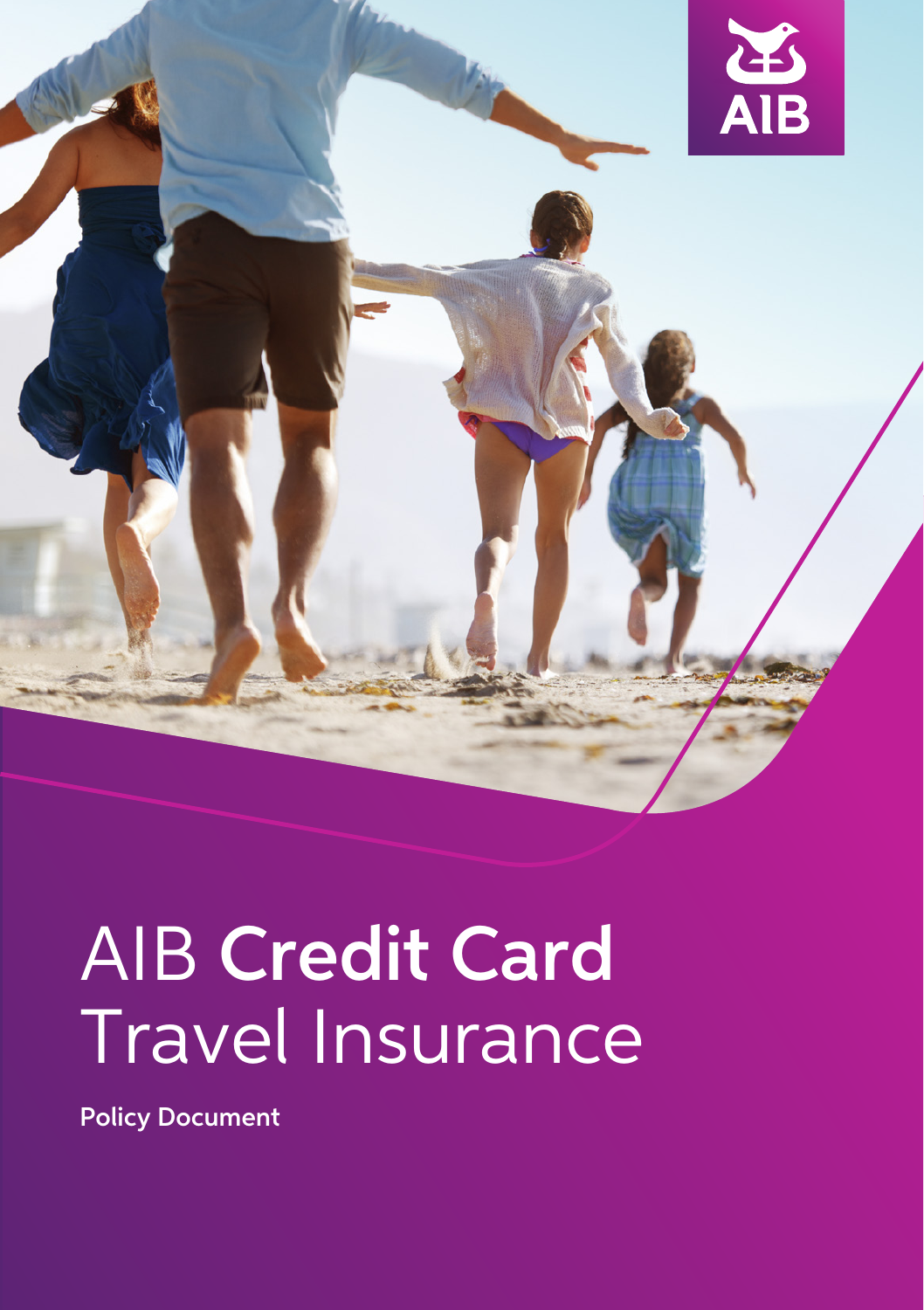# **Contents**

04 The information you provide

#### 05 PART I – GENERAL INFORMATION

- 05 1.1 Definitions
- 08 1.2 Trips Covered
- 08 1.3 Are You Eligible
- 09 1.4 Trips Not Covered
- 09 1.5 When Cover Operates for a Trip
- 09 1.6 Medical Requirements
- 10 1.7 Making a claim
- 10 1.8 Aggregate limits of liability

#### 11 PART II – SERVICES

- 11 1. Medical Emergency Services
- 12 2. Non-insured facilitation services

# 14 PART III – YOUR COVER

- 14 Section 1. Cancellation, Curtailment or Rearrangement
- 15 Section 2. Travel Delay
- 16 Section 3. Personal Accident
- 17 Section 4. Medical and Additional Expenses
- 18 Section 5. Hospital benefit
- 18 Section 6. Personal Property
- 22 Section 7. Money
- 23 Section 8. Loss of Passports/Green Cards/Driving Licences
- 23 Section 9. Hijack
- 23 Section 10. Personal Liability
- 25 Section 11. Overseas Legal Expenses
- 28 Section 12. Winter Sports

#### 30 PART IV – GENERAL INFORMATION

- 30 4.1 General Exclusions
- 31 4.2 General Conditions
- 33 4.3 Claim Provisions
- 34 4.4 Ending or Changing Your Cover
- 34 4.5 Automatic Ending of Cover
- 35 4.6 Renewal of Optional Cover

#### 36 PART V – COMPLAINTS PROCEDURES

36 European Online Dispute Resolution Platform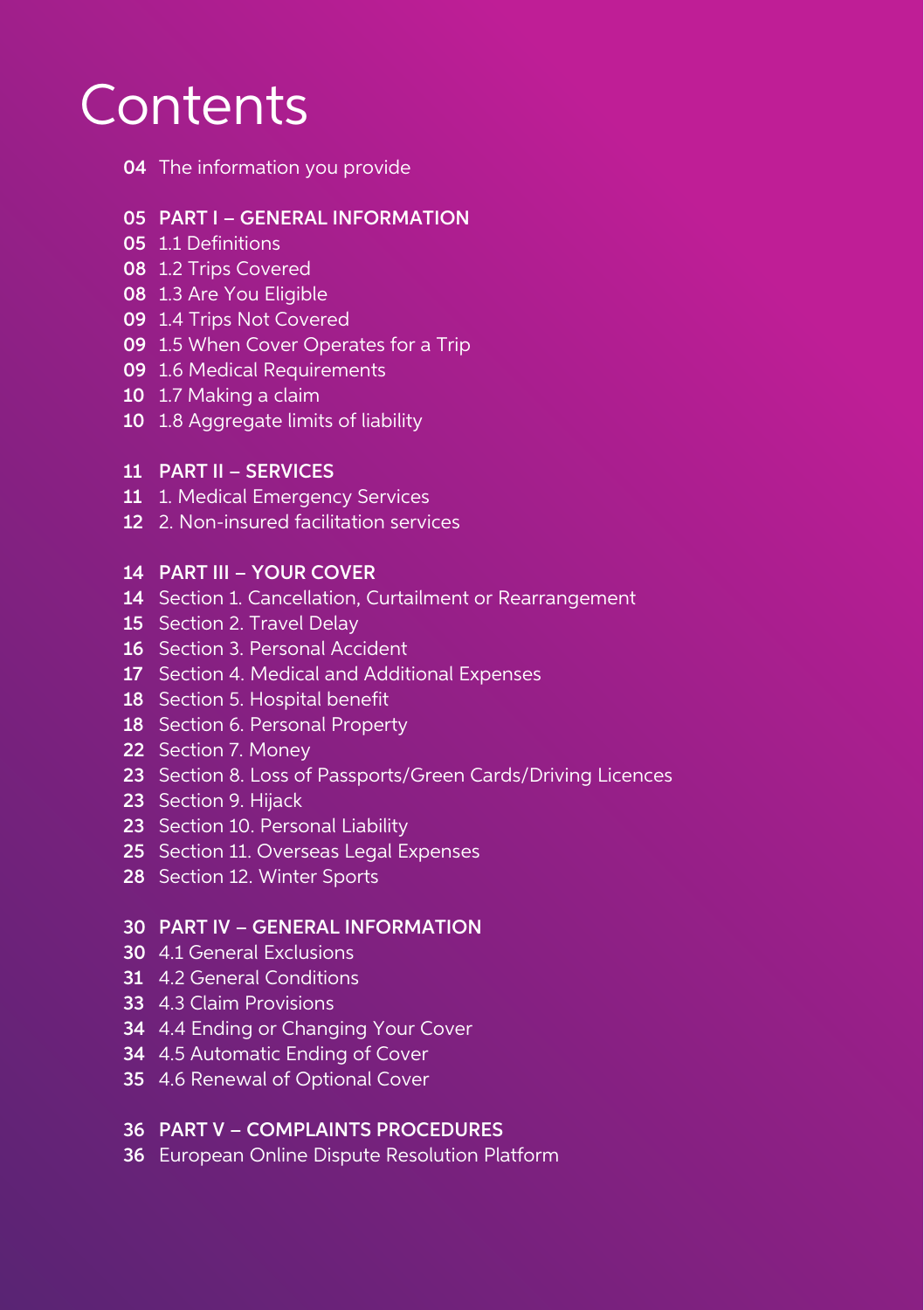# Welcome to your AIB Credit Card Travel Insurance

PLEASE NOTE: Terms in bold have meanings given to them in the Definitions Sections which appear in Parts I and III of the Policy.

# AIB Credit Card Travel Insurance

This is Your AIB Credit Card Travel Insurance policy which, together with the information supplied in Your application, is a contract between You and Us.

In return for payment of the premium by (i) AIB or (ii) by You if You have requested optional cover, We agree to insure You (and Your Partner, Children, Authorised Users, if any, and Business Associates, if shown as insured on the Policy Schedule) provided that all Persons Insured are aged under 75 and Permanently Resident in Republic of Ireland before travelling.

The insurance will operate during the Period of Insurance and whilst the Marketing Agreement between AIB and Us is in force in the manner and to the extent provided, and subject to the Terms, Conditions and Exclusions contained in the AIB Worldwide Travel Insurance policy.

# Please read your policy and policy schedule

The policy booklet shows the cover applicable and the Policy Schedule shows the most that We will pay for each benefit. If You have any questions please contact Us on 1800 24 24 67, Monday to Friday between 9am and 5pm.

# Changes to Your policy

If either Your insurance needs or any of the information You have given AIB changes, please advise AIB, in order to update our records.

Michael Delaney Head of General Insurance AIB Insurance Services Limited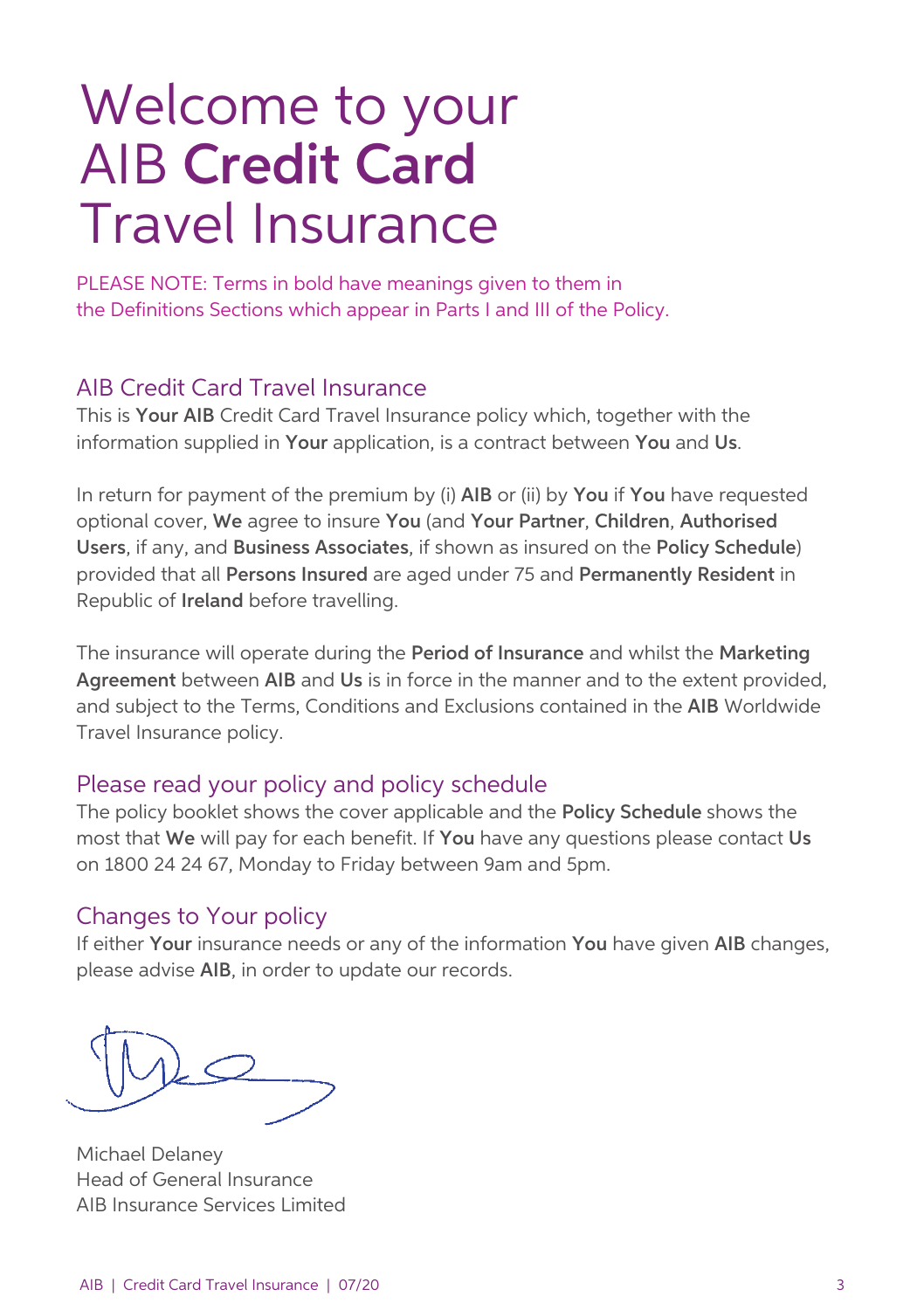# The information You provide

We use personal information which You supply to Us in order to write and administer this Policy, including any claims arising from it.

This information will include basic contact details such as Your name, address, and policy number, but may also include more detailed information about You (for example, Your age, health, details of assets, claims history) where this is relevant to the risk We are insuring, services We are providing or to a claim You are reporting.

We are part of a global group, and Your personal information may be shared with Our group companies in other countries as required to provide coverage under Your policy or to store Your information. We also use a number of trusted service providers, who will also have access to Your personal information subject to Our instructions and control.

You have a number of rights in relation to Your personal information, including rights of access and, in certain circumstances, erasure.

This section represents a condensed explanation of how We use Your personal information. For more information, We strongly recommend You read Our userfriendly Master Privacy Policy, available here: [https://www.chubb.com/ie-en/](https://www.chubb.com/ie-en/footer/privacy-policy.aspx) [footer/privacy-policy.aspx](https://www.chubb.com/ie-en/footer/privacy-policy.aspx). You can ask Us for a paper copy of the Privacy Policy at any time, by contacting Us at mailto:dataprotectionoffice.europe@ chubb.com.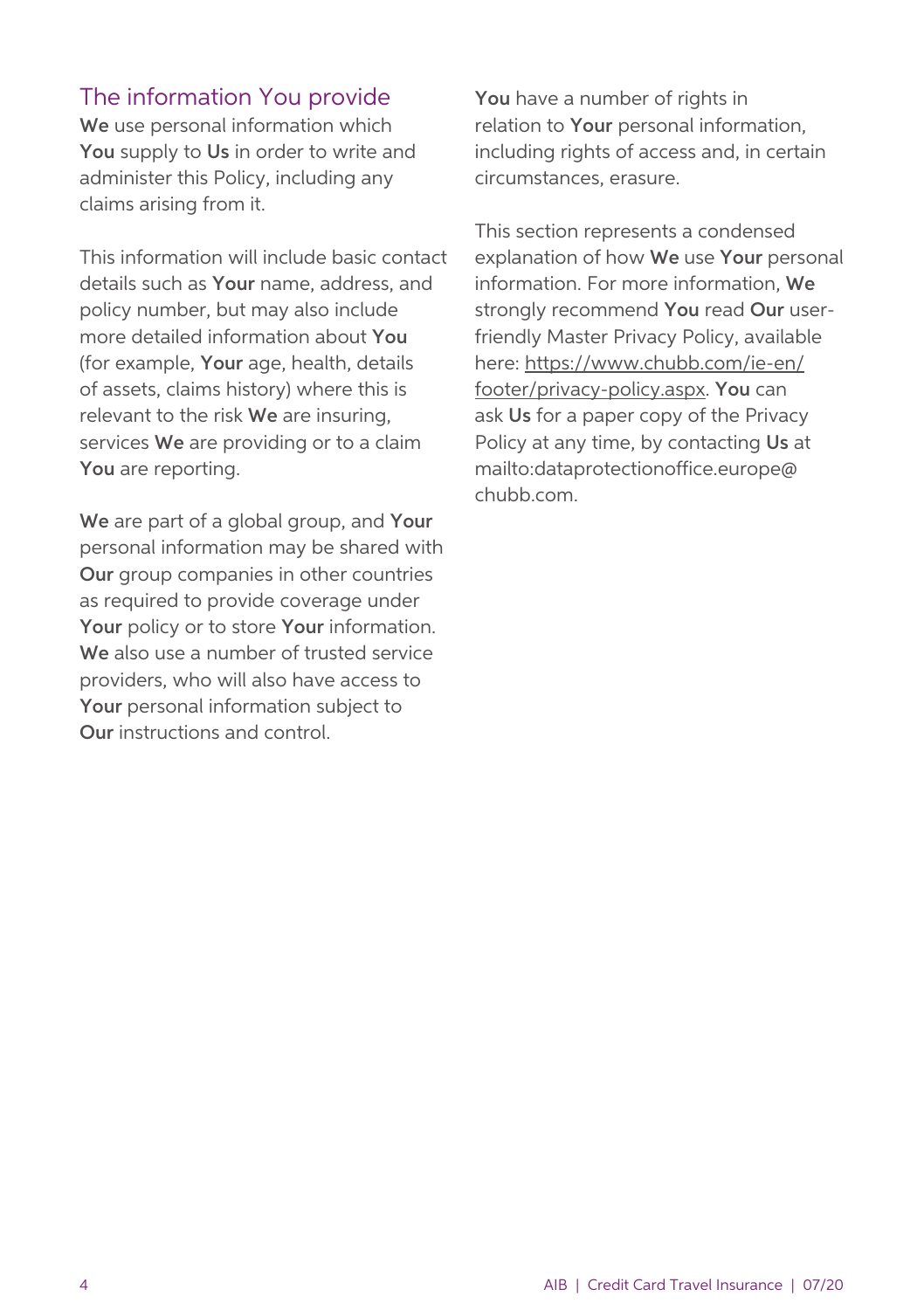# PART I General Information

# 1.1 Definitions

The following words and phrases will always have the same special meaning wherever they appear in the policy in bold type and starting with a capital letter. Additional Definitions appear in Part III Sections 3, 6, 7 and 11.

#### €

euro

#### Abroad

anywhere in the world outside Ireland.

#### Accident

sudden identifiable violent external event that happens by chance and which could not be expected; or, unavoidable exposure to severe weather conditions.

#### AIB; AIB's

Allied Irish Banks, p.l.c. of or pertaining to Allied Irish Banks, p.l.c. whose address is at Bankcentre, Ballsbridge, Dublin 4.

#### Anniversary Date

each annual anniversary of the Commencement Date.

#### Authorised User

another named person, as advised to and accepted by AIB, who has been authorised by the Principal Cardholder to effect card transactions on the Card account.

#### Business Associate

Your associate who is travelling with You on a Trip in connection with Your business.

# Cancellation, Curtailment and Rearrangement Costs

costs for unused travel and/or accommodation (including ski hire, ski school and ski lift passes) which the Person(s) Insured has paid or is contracted to pay and which cannot be recovered from any other source. Curtailment and Rearrangement Costs include reasonable additional travel and accommodation expenses provided that:

- a) such travel is of a standard no greater than the class of transport on the outbound journey; and
- b) the standard of accommodation is not superior to that of the Trip.

#### **Card**

AIB Credit/Charge card that has been issued in Ireland as described in the Policy Schedule.

#### **Cardholder**

person to whom or for whose use a Card has been issued by AIB.

#### Child, Children

Your (and Your Partner's) children, stepchildren, legally adopted children and children for whom You (or Your Partner) are the parent or legal guardian, each of whom must be:

- a) under 18 years old (or under 23 years old if in Full Time Education) at the commencement of the Period of Insurance and who is;
- b) dependent on You or Your Partner even if he or she does not live with either of You; and
- c) unmarried.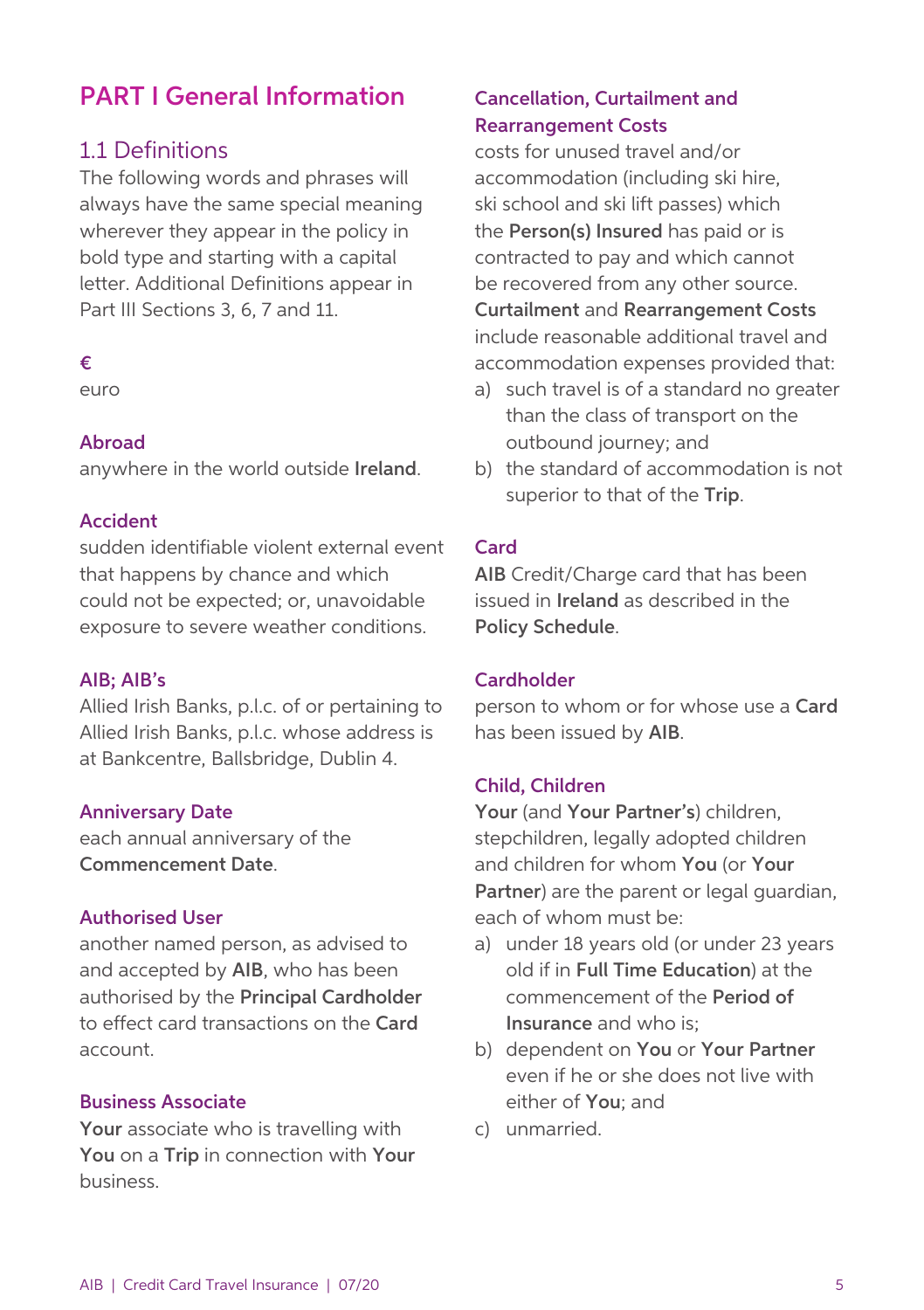#### Chubb Assistance

The third Party provider with whom We have contracted to provide;

- a) The telephone advice, information and counselling services; and or
- b) the travel assistance and emergency medical and repatriation services.

#### Claim(s)

single loss or a series of losses Due To one cause insured by this policy.

#### Commencement Date

the day, month and year, as advised in writing by AIB, for cover to start.

#### Doctor

Doctor or specialist, registered or licensed to practise medicine under the laws of the country in which they practise who is neither:

- 1. a Person Insured; or
- 2. a relative of a Person Insured unless approved by Us.

# Due To

directly or indirectly caused by, arising or resulting from, in connection with.

#### Excess

the first amount shown in the Policy Schedule of any Claim which each Person(s) Insured must pay except for:

- i. a loss of deposit only Claim when the Excess is the first €10 of any Claim; or
- ii. a Claim for medical and additional expenses in European Union countries when there is no Excess where a reduction is obtained using a European Health Insurance Card.

#### Fare

outbound and inbound travel costs of a Trip.

#### Full Time Education

a programme of learning provided by a recognised educational body, which leads to a qualification by examination or assessment which is either:

- full-time study; or
- a mixture of study and work experience as long as at least two thirds of the total time for the course is spent on study.

#### Hijack

unlawful seizure or taking control of an aircraft or other means of transport in which the **Person(s) Insured** is travelling as a passenger.

#### **Hijackers**

perpetrators of a Hijack.

#### Immediate Family

Your Partner, or fiancé(e) or the grandchild, child (including fostered and adopted children), brother, sister, parent, grandparent, grandchild, step-brother, stepsister, step-parent, parent-in-law, son-in-law, daughter-in-law, sisterin-law, brother-in-law, aunt, uncle, nephew, niece of You or Your Partner, or anyone noted as next of kin on any legal document.

#### Ireland; Irish

the island of Ireland and its islands except Northern Ireland; of or pertaining to Ireland.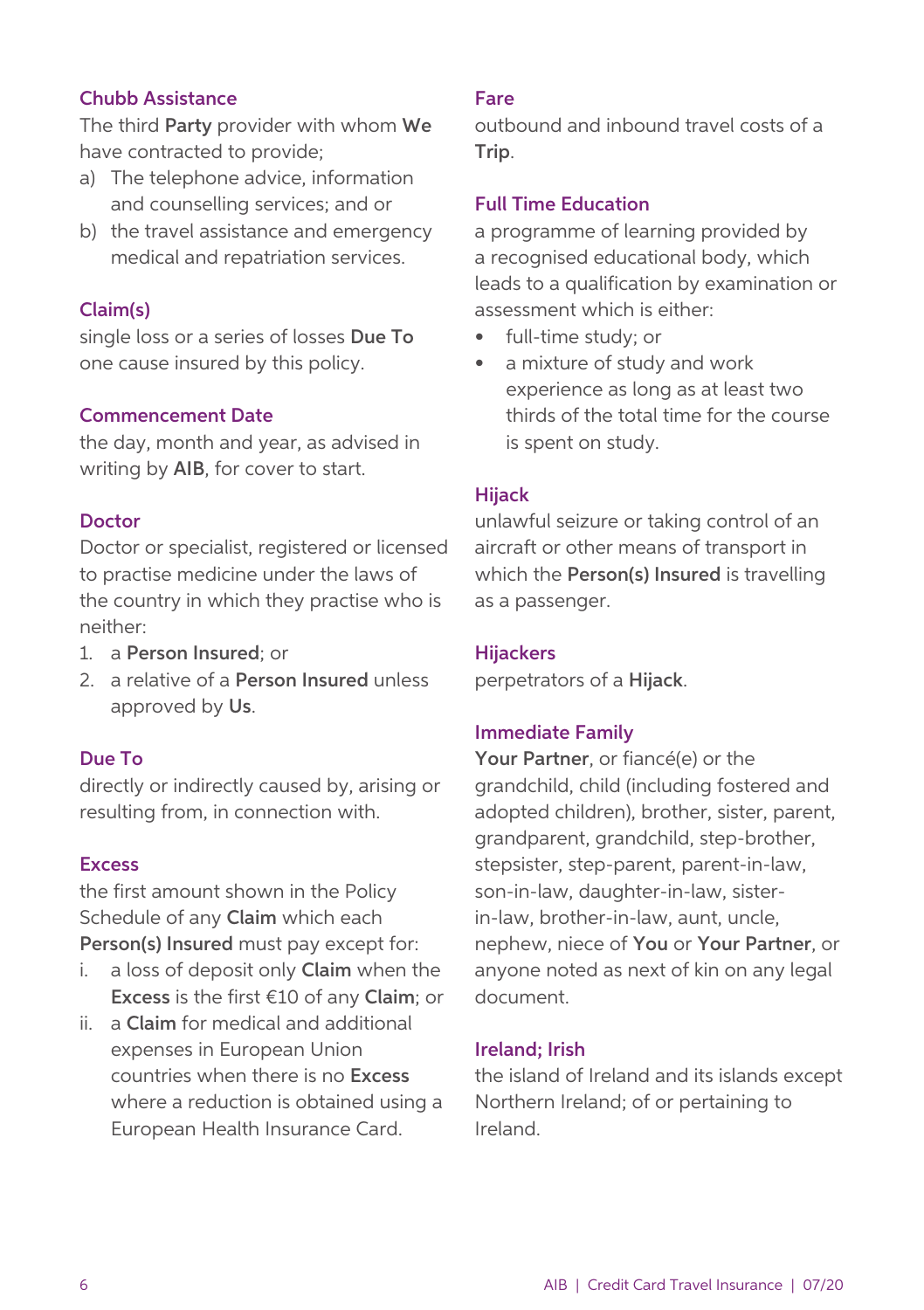#### Marketing Agreement

The Agreement, or any replacement thereof between AIB and Us which sets out the terms under which We provide Insurance to the Cardholders of AIB.

#### Partner

a. Your spouse; or someone of either gender with whom You have been living with for 3 months as though they were Your spouse.

#### Party

all the Person(s) Insured under this policy who are travelling together on the same Trip.

#### Period of Insurance

twelve months from 00.01 on the Commencement Date and each subsequent twelve-month period for which either AIB or You shall pay and We shall accept a renewal premium, both periods falling entirely within the Period of Cover. Dates refer to Local Standard Time at Your address as shown in the Policy Schedule.

#### Period of Cover

time during which both the **Card** account and the Marketing Agreement remain in force.

#### Permanently Resident

resident in the first instance for at least three months and thereafter for forty weeks each year.

#### Person(s) Insured

persons or class of persons described in the Policy Schedule.

#### Policy Schedule

the document sent to You showing the sums insured excesses and other limits in the cover provided for You and any other Person(s) Insured. If You or the Person(s) Insured has a Claim, We will deal with it based on the details shown in the Policy Schedule sent to You immediately before the event giving rise to the Claim.

#### Principal Cardholder

person in whose name the Card account is maintained.

#### Public Transport

air, land or water vehicle operated under licence for the transportation of feepaying passengers.

#### Rearrangement Costs

Reasonable travel and accommodation costs necessarily incurred in rearranging a Trip provided that:

- a) No claim has been made or will be made for Cancellation Costs or Curtailment Costs
- b) Travel is of a standard no greater than the class of transport originally booked; and
- c) The standard of accommodation is not superior to that originally booked
- d) The total amount payable will not exceed the cost of the original Trip
- e) The rearranged Trip must be booked and fully paid no later than 6 months after the date of commencement of the original Trip.

#### **Sedawick**

Sedgwick Travel Claims, Merrion Hall, Strand Road, Sandymount, Dublin 4.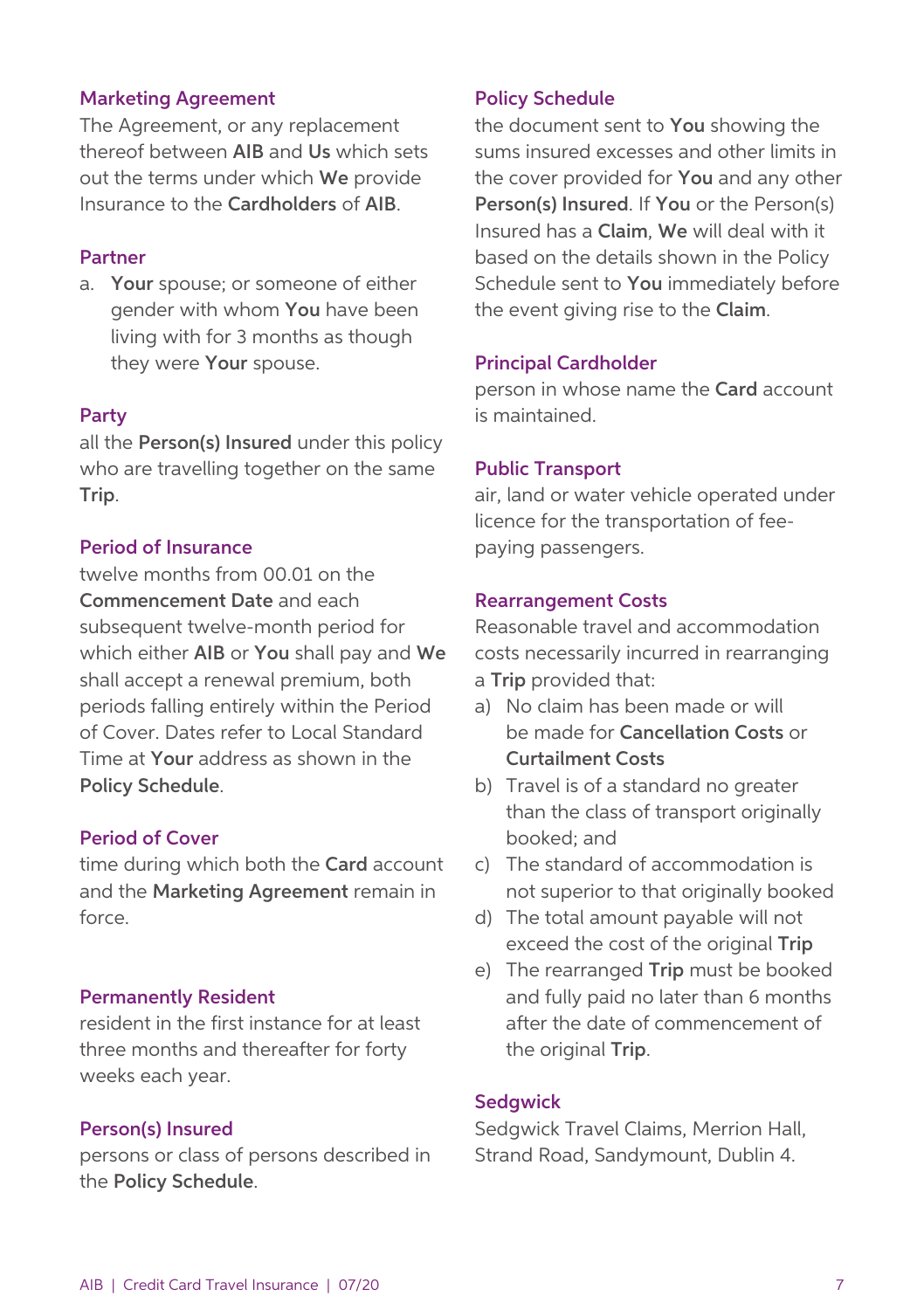#### Specially Designated List

means names of a person, entities, groups, corporates specified on a list who are subject to trade or economic sanctions or other such similar laws or regulations of the United States of America, United Nations, European Union or United Kingdom.

#### Trip

journey Abroad involving pre-booked travel or accommodation, where:

- i. travel begins and ends in Ireland; and
- ii. 50% of the Fare for each Person Insured has been charged to the Card.

#### War

armed conflict between nations, invasion, act of foreign enemy, civil War, hostilities (whether War be declared or not), rebellion, revolution, insurrection, military or usurped power.

#### We/Our/Us

Chubb European Group SE; of or pertaining to Chubb European Group SE.

#### Winter Sports

skiing (including skiing outside the area of normal compacted snow or ski slope i.e. off-piste when accompanied by or under the instruction of a qualified guide, tobogganing, snow boarding and ice skating (other than on an indoor rink) but excluding competitive Winter Sports (including, but not limited to, ski or ski bob racing, mono skiing, ski jumping, ski boarding, ice hockey, or the use of bobsleighs or skeletons).

#### You; Your

the Principal Cardholder; of or pertaining to the Principal Cardholder.

# 1.2 Trips covered

This policy covers all Trips during the Period of Insurance provided they meet the following conditions:

- i. each individual Trip begins and ends during the Period of Insurance;
- ii. no individual Trip continues for more than 45 consecutive days;
- iii each Trip in Ireland includes at least 2 nights spent in accommodation that is booked before the Trip begins;
- iv. Up to 21 days Winter Sports cover is included during the Period of Insurance.

In addition, cover under Part III Section 3. Personal Accident shall also be operative whilst the Person(s) Insured is riding as a Fare paying passenger in, or whilst boarding or alighting from, a Public Transport within Ireland, provided that the Fare for the Person(s) Insured has been charged to the Card.

# 1.3 Are you eligible?

There is no insurance under the policy unless all of the following conditions are met:

- A. each Person Insured must be;
	- i. Permanently Resident in Ireland, and;
	- aged under 75 years on the Commencement Date of any Period of Insurance.
- B. Children travelling without You or Your Partner will only be insured if they are travelling:
	- i. in the company of an adult (i.e. someone not defined as a Child under this policy) You or Your Partner know, or on an organised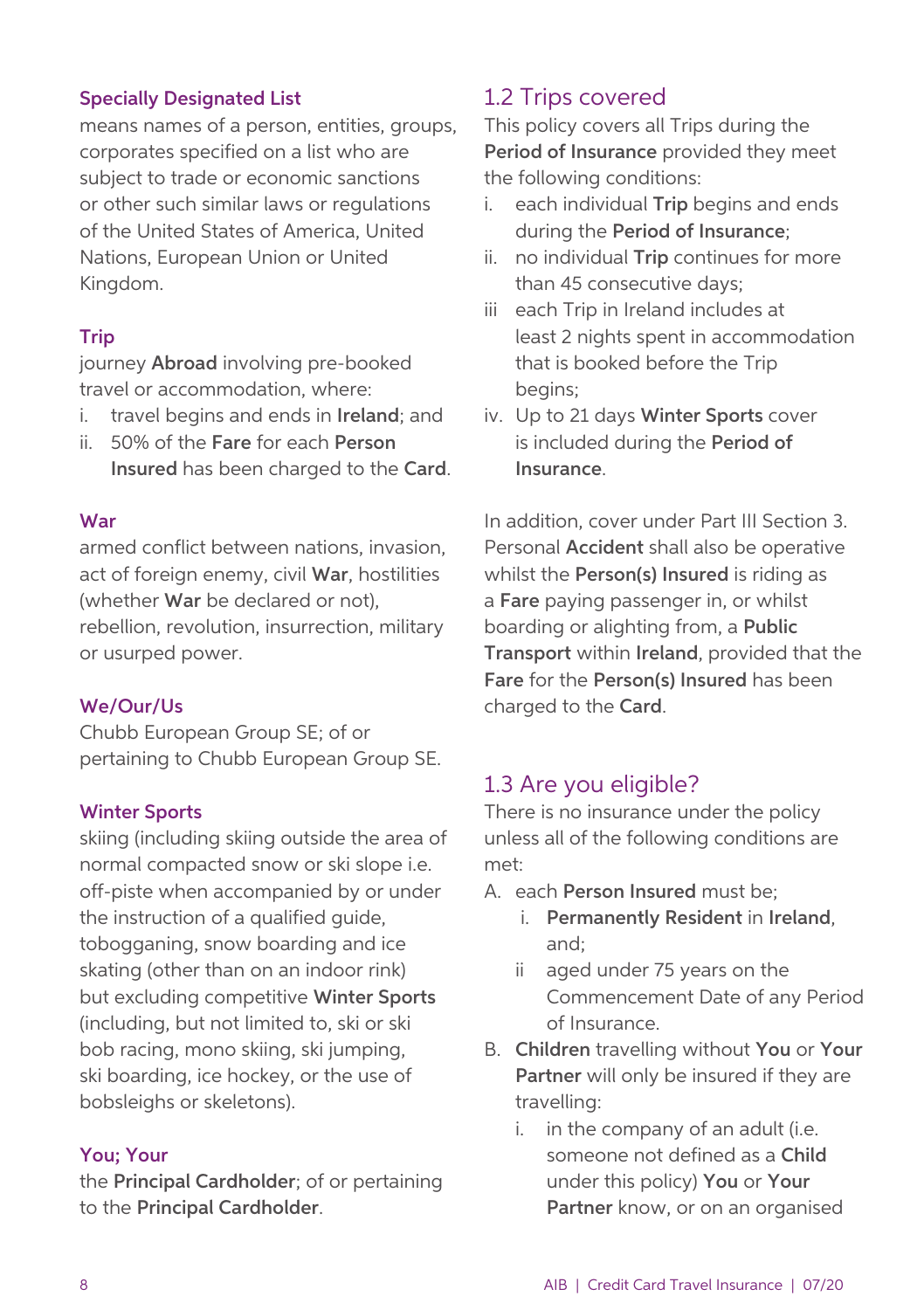school, college or university trip;

ii. as an unaccompanied minor on a scheduled air service which operates an unaccompanied minor scheme, and then only if they are travelling with the intention of joining, or being subsequently joined by, another adult insured under this policy.

# 1.4 Trips not covered

We will not cover any Trip

- a. which involves You travelling specifically to obtain medical, dental or cosmetic treatment;
- b. when You have been advised not to travel by Your Doctor or You have received a terminal prognosis;
- c. involving travel to areas where the Department of Foreign Affairs allocates a security status of 'Avoid non-essential travel' or 'Do not travel'. If You are not sure whether there is a travel warning for Your destination, please check their website [www.dfa.](http://www.dfa.ie) [ie](http://www.dfa.ie)

# 1.5 When cover operates for a **Trip**

- A. Insurance cover for Cancellation under Part III Section 1 - Cancellation, Curtailment and Rearrangement begins when a Trip is booked and the at least 50% of Fare is charged to the Card, or from the Commencement Date, whichever is later.
- B. Insurance cover under all other Sections operates for a Trip which begins and ends during the Period of Insurance and includes travel directly to and from the home of each Person Insured provided the return

home is completed within 24 hours of return to Ireland. If the return of the Person(s) Insured from a Trip is unavoidably delayed Due To a Claim, he or she will continue to be insured without any additional premium for the period of the delay.

NB All cover will cease from the date that You cease to be a Principal Cardholder.

# 1.6 Medical requirements

We have the right to refuse to pay any Claim if:

- A. at the date on which a Trip is booked and the Fare is paid, or at the Commencement Date if later, the Person(s) Insured is aware of any reason why a Trip might be cancelled or curtailed;
- B. at the date on which a Trip is booked and the Fare is paid, or at the Commencement Date if later, the Person(s) Insured
	- is receiving or on a waiting list for treatment in a hospital or nursing home;
	- is waiting for investigation or referral, or the results of any investigation, medical treatment or surgical procedure, for any condition, whether diagnosed or undiagnosed;
	- is choosing not to take prescribed medication, or the correct dose of prescribed medicine.
	- is travelling against the advice of a medically qualified doctor;
	- is travelling to obtain medical. dental or cosmetic treatment;
	- is travelling with a terminal condition.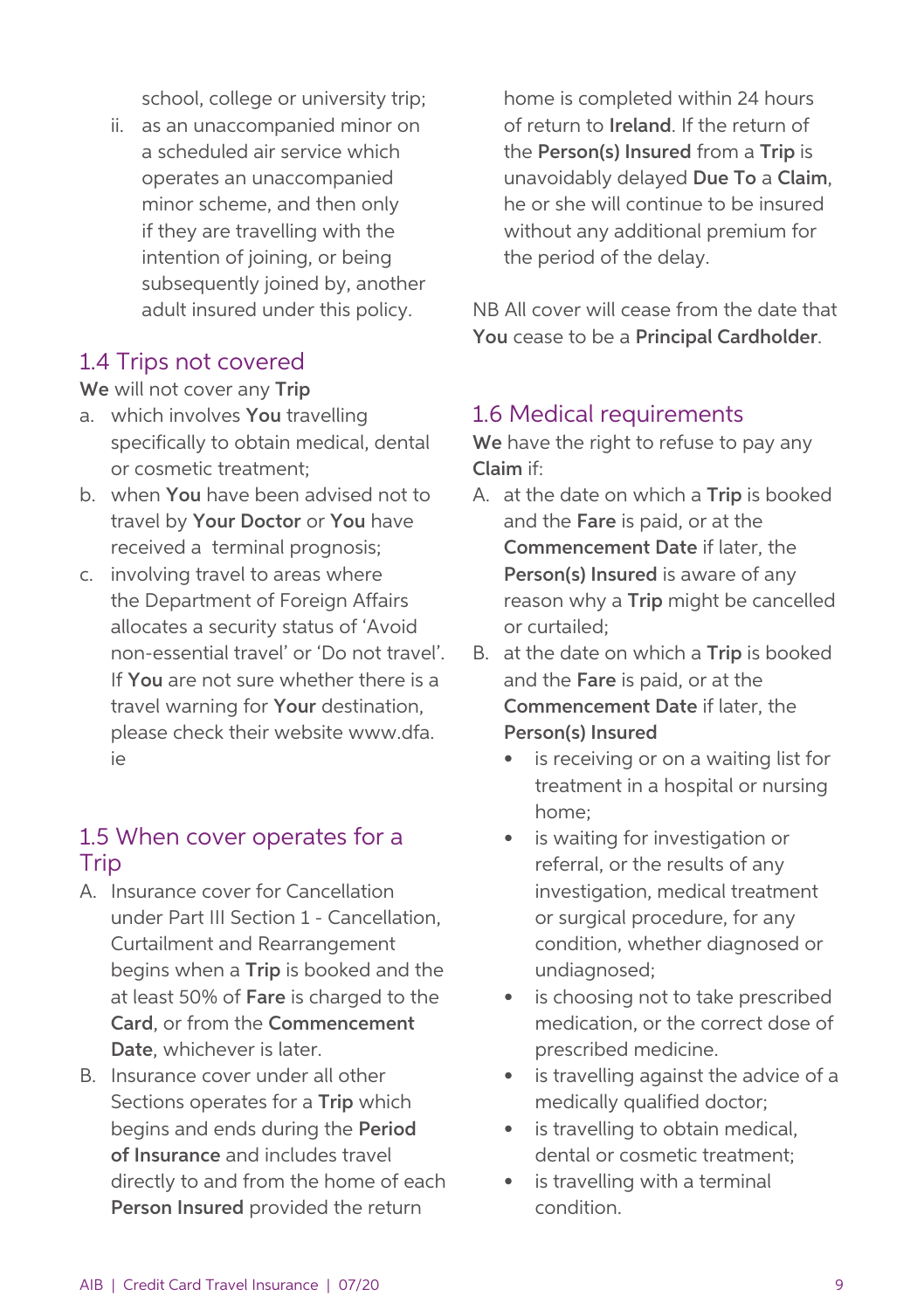# 1.7 Making a claim

#### A. Medical emergency only

In a medical emergency, please use the Medical Emergency Service -

T +353 (0) 1 4402792

(part of the cover provided under Part III Section 4 MEDICAL AND ADDITIONAL EXPENSES) Contacting Us first may delay treatment

#### B. all other Claims

Sedgwick Travel Claims Merrion Hall Strand Road Sandymount Dublin 4 T +353(0) 1 661 9133 F +353(0) 1 661 5249

To make a Claim please phone or write to Sedgwick within 30 days of the incident, or as soon as possible afterwards, and provide Your name, address and policy number. A claim form is available from Sedgwick. Alternatively You can print off a claim form from Our website at www.aib.ie/travel

#### Reporting lost or stolen property

- A. money, *valuables* or *Personal Property* You must notify the local Police within 24 hours of discovery and provide Us with a copy of their written report.
- B. travellers' cheques You must notify the local branch or agent of the issuing company immediately on becoming aware of the loss.
- C. any property lost or stolen from a hotel You must notify the hotel

management (in addition to the local Police) within 24 hours of becoming aware of the loss.

# 1.8 Aggregate limits of liability

We shall not be liable for any amounts in Excess of the amounts shown in the Policy Schedule for any one Claim involving any one Party. If the aggregate amount of all benefits payable under the policy exceeds the appropriate amount, the benefit payable for each Person Insured comprising the Party shall be proportionately reduced until the total of all benefits does not exceed the Aggregate Limit of Liability per Party.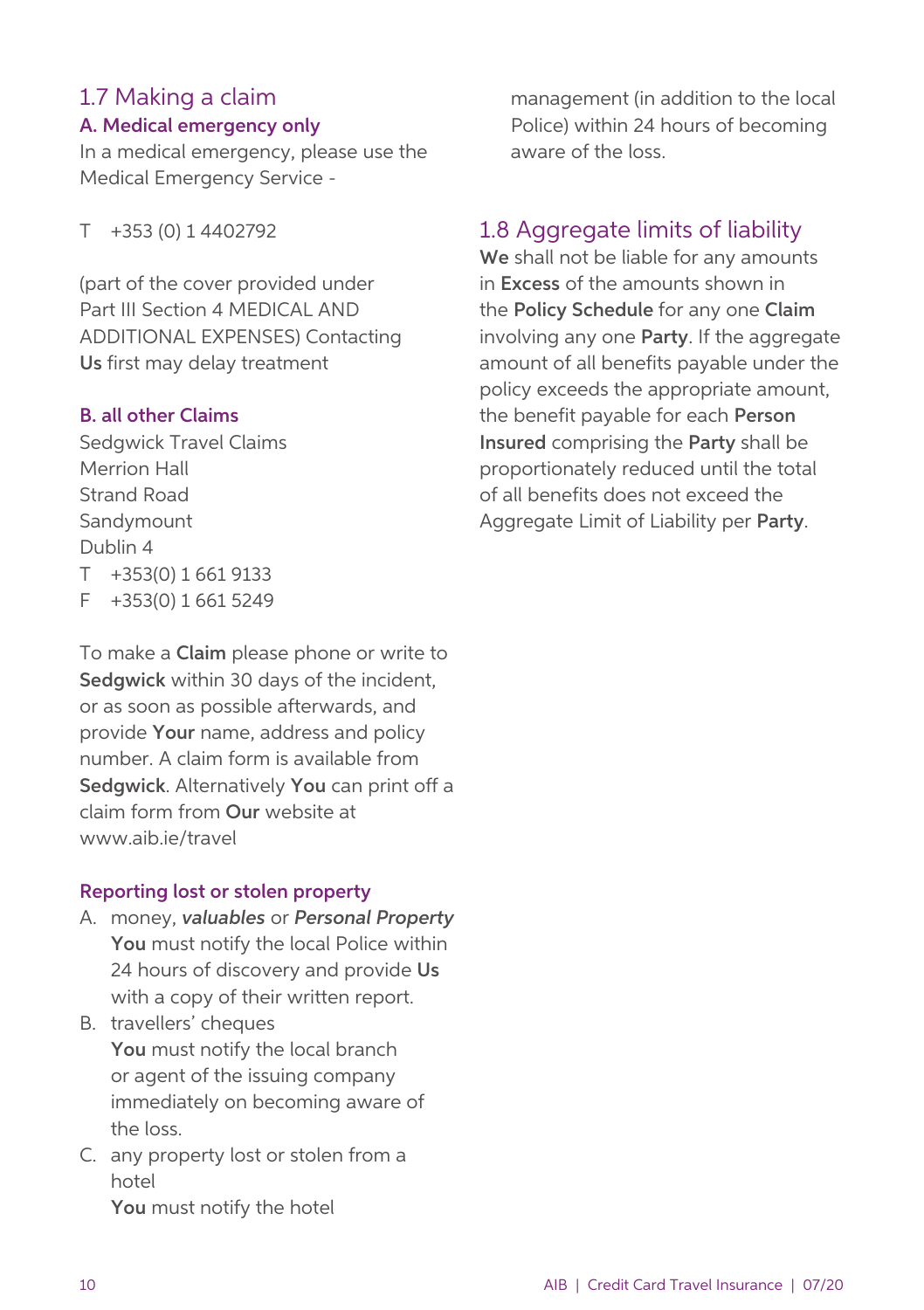# PART II Services

# 1. Medical emergency and referral services

IMPORTANT: This is not Private Medical Insurance. If You require medical treatment You must contact Chubb Assistance immediately. If You do not do this, We may reject Your Claim or reduce its payment.

If You require medical treatment in Australia You must access the benefits provided under the reciprocal health care agreement between the Australian and Republic of Ireland governments. If You do not do this, We may reject Your Claim or reduce its payment.

#### Chubb Assistance

Medical Emergency and Referral / Non-Insured Facilitation Services :

#### T +353 (0) 1 440 2792

Assistance services are only available during a Trip Abroad. Chubb Assistance will provide the Person(s) Insured with the following services, in an emergency, when he or she is on a Trip. Please make sure You have details of this policy, including the policy number and Period of Insurance when You call.

If the policy covers a service or item under any of the Sections in Part III (e.g. medical expenses if You have to consult a Doctor) You will be able to recover the payment.

You must contact Chubb Assistance before incurring any costs covered under this Section.

#### A. Medical Referral

provision of the names and addresses of local Doctors, hospitals, clinics and dentists when consultation or treatment is required, arrangements for a Doctor to call, and, if necessary, for a Person Insured to be admitted to hospital.

#### B. Repatriation

If the Doctor appointed by Chubb Assistance believes treatment in Ireland is preferable, transfer will be arranged by regular scheduled transport services or by air or road ambulance services if more urgent treatment and/or specialist care is required during the journey.

#### C. Payment of Bills

If a Person Insured is admitted to hospital Abroad, the hospital or attending Doctor(s) will be contacted and payment of their fees up to the policy limits will be guaranteed so a Person Insured does not have to make the payment from their own funds.

#### D. Drug Replacement

assistance with the following:

- i. replacement of lost drugs or other essential medication; or
- ii. lost or broken prescription glasses or contact lenses, which are unobtainable Abroad
- iii. sourcing and delivery of compatible blood supplies.

Chubb Assistance will not pay for the replacement costs of any item or the costs of sourcing and delivering blood supplies.

E. Transmission of urgent messages to relatives or Business Associates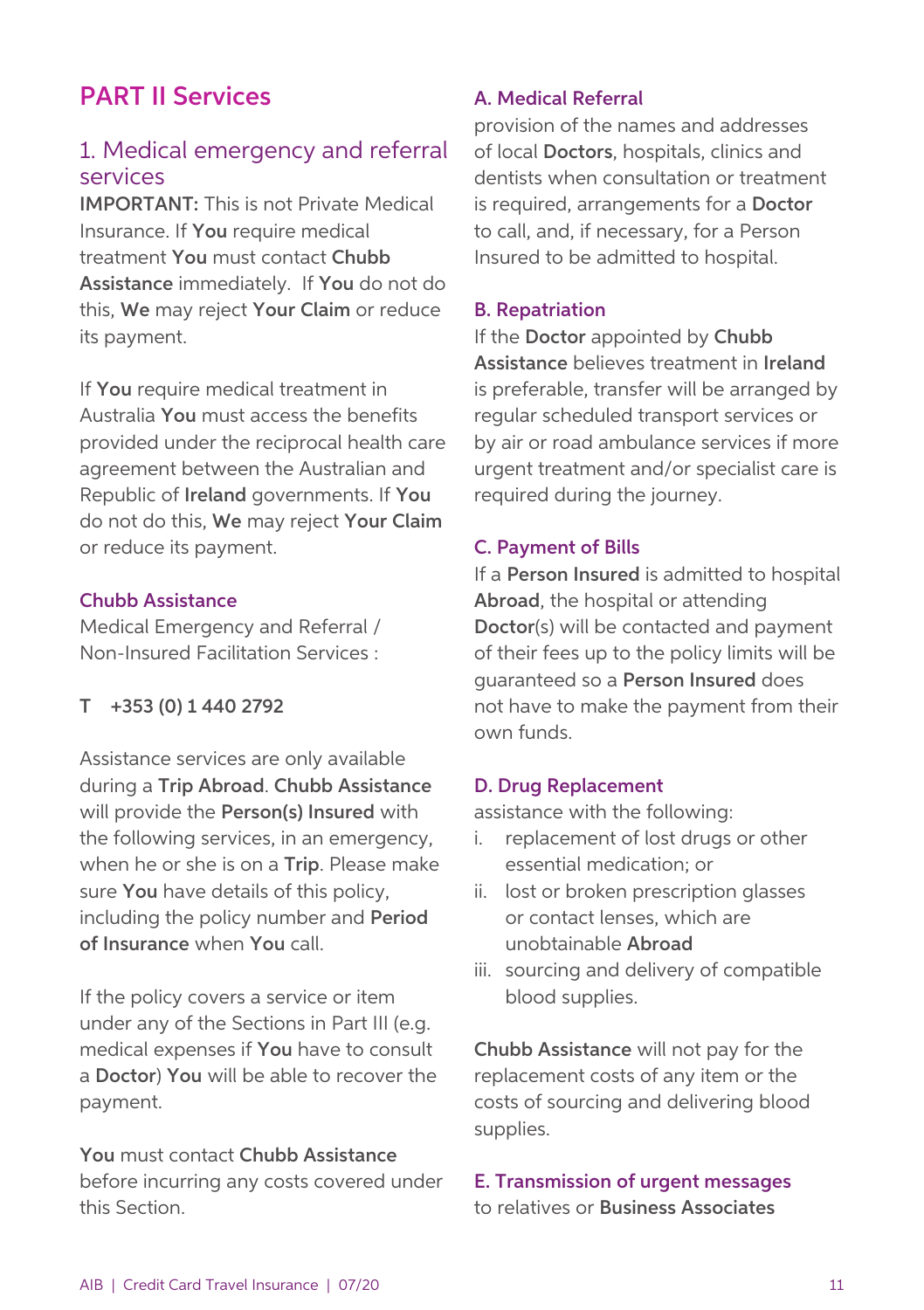#### F. Unsupervised Children

- i. organisation of an accompanying Child's return home, with a suitable escort when necessary, if the Child is left unsupervised because You or Your Partner (if shown as insured on the Policy Schedule) are hospitalised or incapacitated.
- ii. medical advice and monitoring, until You or Your Partner returns home, if a Child who has been left in Ireland becomes ill or suffers injury.

# 2. Non-insured facilitation services

Chubb Assistance will provide a Person Insured with the following services, in an emergency, when he or she is on a Trip Abroad.

You will be responsible for paying fees and charges for non-insured facilitation services provided e.g. You will be responsible for paying a translator for his or her services, but You will not be charged by Chubb Assistance for locating the translation service

#### A. Transfer of Emergency Funds

transfer of emergency funds up to €250 per Trip if access to normal financial/ banking arrangements is not available locally. In order to reimburse Chubb Assistance the Person(s) Insured must authorise Chubb Assistance to debit his or her credit or charge card with the amount of the transfer, or make alternative arrangements to deposit the funds in Chubb Assistance's account in the UK. If the emergency transfer is necessitated by theft or loss of personal money, a Claim may be made under the policy.

#### B. Message Relay

transmission of urgent messages to relatives or Business Associates if medical or travel problems disrupt a Trip travel schedule.

#### C. Tracing *Personal Property*

tracing and re-delivery of *Personal Property* that has been lost or misdirected in transit if the Carrier has failed to resolve the problem. (Please note: the Person(s) Insured must have his or her *Personal Property* tag number available.)

#### D. Replacement Travel Documents

assistance with the replacement of lost or stolen tickets and travel documents, and referral to suitable travel offices. Chubb Assistance will not pay for any item.

#### E. Lost Credit Cards

giving advice on how to contact the appropriate Card Issuers if credit or charge cards are lost or stolen. Data Protection legislation prevents Chubb Assistance from contacting the Card Issuers directly.

#### F. Emergency Translation Facility

a translation service if the local provider of an assistance service does not speak English.

#### G. Legal Help referral to a local Englishspeaking

Lawyer, Embassy or Consulate if legal advice is needed, and arrangement of payment of reasonable emergency legal expenses or bail, against a guarantee of repayment.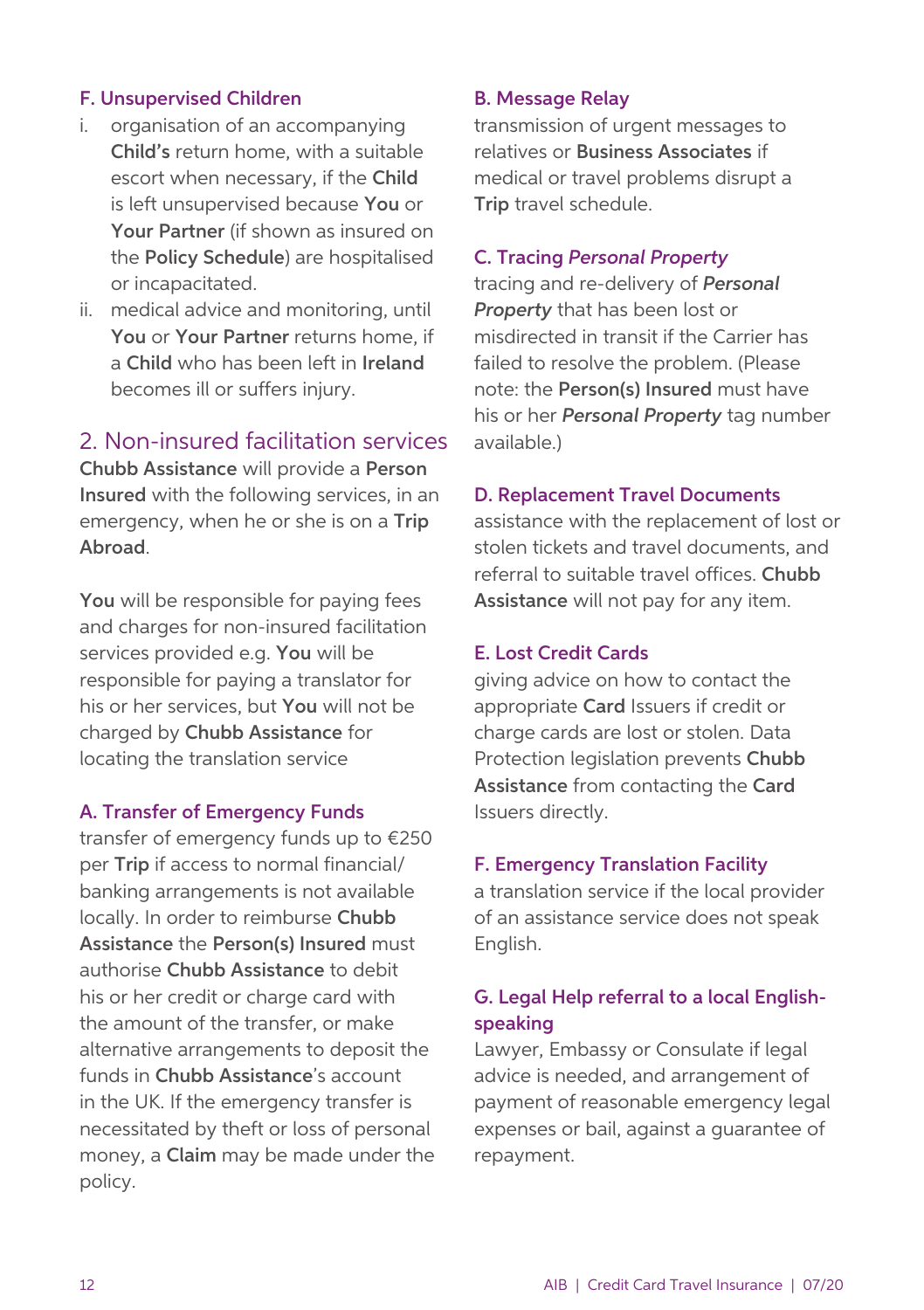# H. Unsupervised Children, on a Trip and at home

- i. organisation of an accompanying Child's return home, with a suitable escort when necessary, if he Child is left unsupervised because You or Your Partner (if shown as insured on the Policy Schedule) are hospitalised or incapacitated.
- ii. medical advice and monitoring, until You or Your Partner return home, if a Child who has been left in Ireland becomes ill or suffers injury.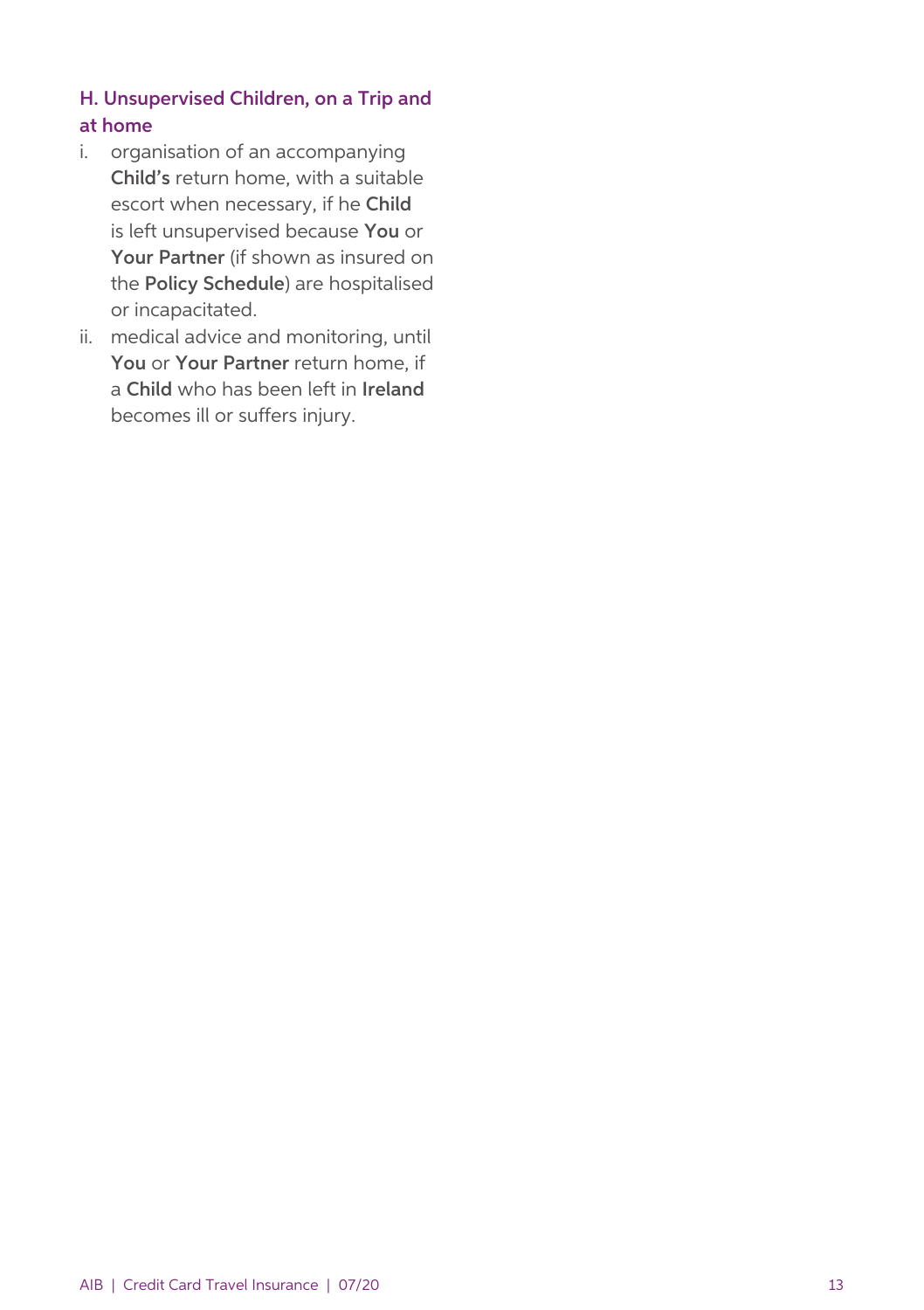# PART III Your Cover

# SECTION 1. Cancellation, Curtailment or Rearrangement A. Cover

We will pay Cancellation, Curtailment and Rearrangement Costs up to the amount shown in the Policy Schedule if it becomes necessary to cancel, curtail or rearrange a Trip Due To:

- i. the death, serious injury, sudden illness or complications in pregnancy as diagnosed by a Doctor who specialises in obstetrics of the Person(s) Insured or Immediate Family ; or
- ii. the compulsory quarantine on the order of a treating Doctor of the Person(s) Insured provided that such Cancellation, curtailment or rearrangement is confirmed as medically necessary by a Doctor.
- iii. a Person Insured being delayed for at least 24 hours on the outbound or return leg of the Trip because the scheduled departure of the Public Transport is affected by adverse weather, industrial action, strike, riot or civil commotion or mechanical breakdown or derangement.
- iv. jury service or subpoena of the Person(s) Insured or the Hijacking of the conveyance in which he or she is travelling.
- v. unemployment of the Person(s) Insured which qualifies for payment under any applicable statute;
- vi. serious damage, occurring 10 days or less before the Person(s) Insured departure on a Trip, making the Person(s) Insured home uninhabitable.
- vii. the presence of the Person(s) Insured being required by the Police following a burglary or attempted burglary at

his or her home.

viii. Civil commotion in any country included in the itinerary of the Trip.

## B. Exclusions

#### (General Exclusions apply as well) We will not pay;

- i. Cancellation, Curtailment and Rearrangement Costs where such Cancellation, curtailment or rearrangement has not been confirmed as medically necessary by a Doctor.
- ii. Cancellation, Curtailment or Rearrangement Costs where such cancellation, curtailment or rearrangement results from a medical condition affecting You or Your Immediate Family if:
	- a. The condition was diagnosed before You bought this Policy; and
	- b. At the time You bought this Policy. the diagnosed condition could reasonably have been expected to result in
		- i. death, serious injury or sudden illness
		- ii. or a sudden deterioration in health.

NOTE: This exclusion applies to Immediate Family even if they are not insured on the policy.

- iii. if a Person Insured does not:
	- a) check-in before the scheduled departure time shown on his or her travel itinerary; or
	- b) provide Us with written details from the airline, shipping company, coach or train operators describing the length of, and reason for, the delay;
- iv. if industrial action, a strike, riot or civil commotion, is public knowledge on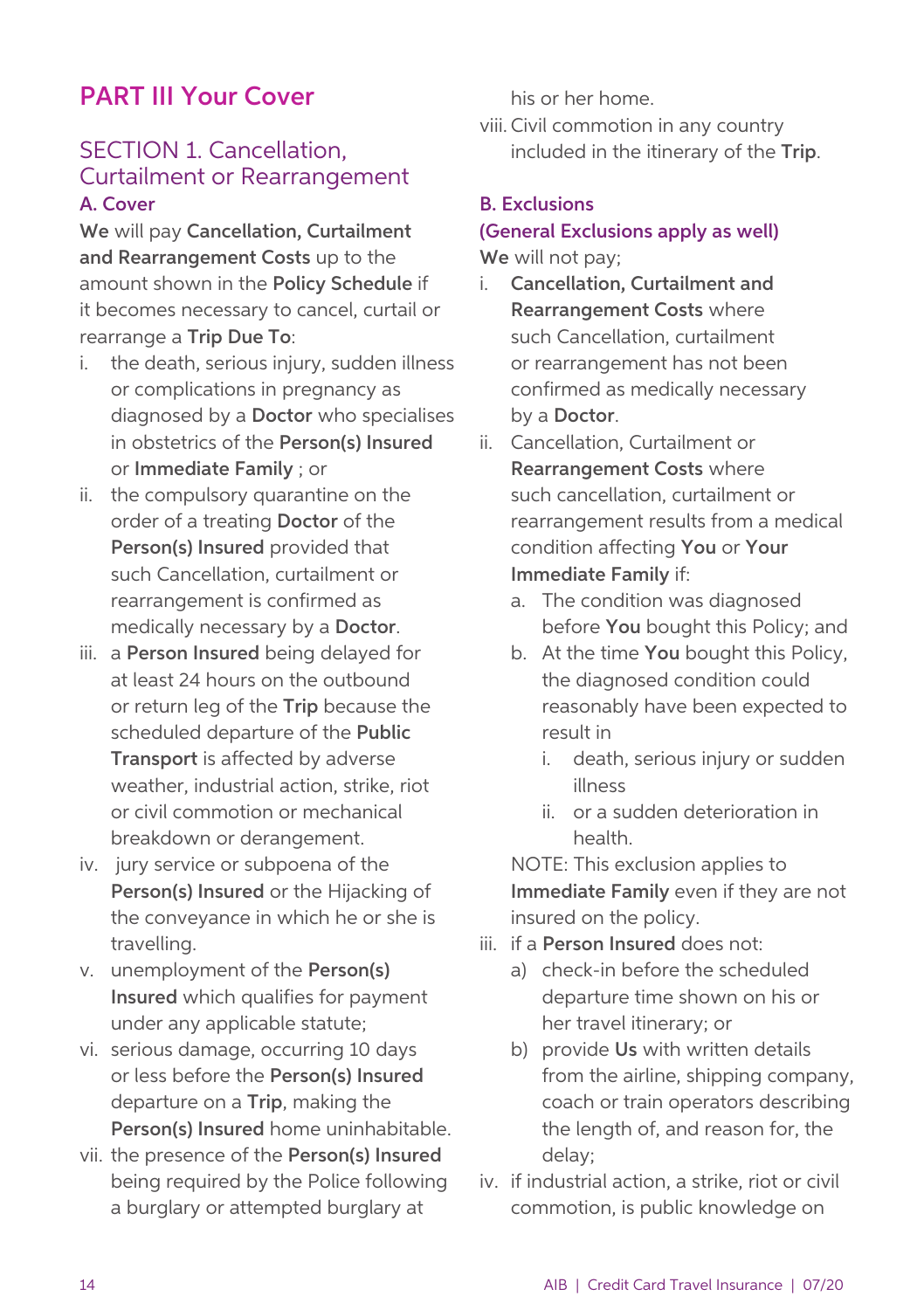the Commencement Date when a Trip is booked and the Fare is paid.

- v. if an aircraft, sea vessel or train is withdrawn from service on the orders of the recognised regulatory authority in any country.
- vi. if the Person(s) Insured is called as an expert witness or if his or her occupation would normally require a court attendance, or
- vii. if the Person(s) Insured was unemployed or knew at the time a booking was made that they might become unemployed, or
- viii. if any other adverse financial situation necessitates Cancellation, curtailment or rearrangement of a Trip.
- ix. the Excess.
- x. additional travel and accommodation expenses for Curtailment and Rearrangement Costs where the means of transport and/or accommodation used is of a standard superior to that of the outbound leg of the journey or Trip.
- xi. any loss, charge or expense Due To;
	- a) a delay in notifying the tour operator, travel agent, or transport or accommodation provider that it is necessary to cancel a booking; or
	- b) disinclination to go on a Trip; or
	- c) prohibitive regulations by the government of any country.
	- d) civil commotion known to be in existence at the time the Trip was booked or at the time You purchased the policy;
- xii. a charge or expense paid for or to be discharged with any kind of promotional voucher.
- xiii. if the Person(s) Insured was aware of any reason, either at the time the Trip

was booked or at the Commencement Date of this policy if later, that might result in the Trip being cancelled, curtailed or rearranged.

- xiv. if a Trip is cancelled, curtailed or rearranged as the result of regulations made by any government or public authority.
- xv. Any costs for excursions, tours and activities.

# SECTION 2. Travel delay A. Cover

If the Person(s) Insured is delayed by or longer than the number of hours shown on the Policy Schedule on the outbound or return journey because the scheduled departure of **Public Transport** in which he or she intended to travel is affected by Hijack, terrorist act, criminal act, bomb scare, riot, civil commotion, strike, industrial action, adverse weather or mechanical breakdown, We will pay up to the amount shown in the Policy Schedule for items purchased for sustenance or comfort during the delay.

#### B. Exclusions

#### (General Exclusions apply as well)

We will not pay:

- i. if the Person(s) Insured does not:
	- a) check-in before the scheduled check-in time shown on his or her travel itinerary; or
	- b) provide Us with written details from the airline, shipping company, coach or train operators describing the length of, and reason for, the delay.
- ii. if an aircraft, sea vessel coach or train is taken out of service on the instructions of any Government, Civil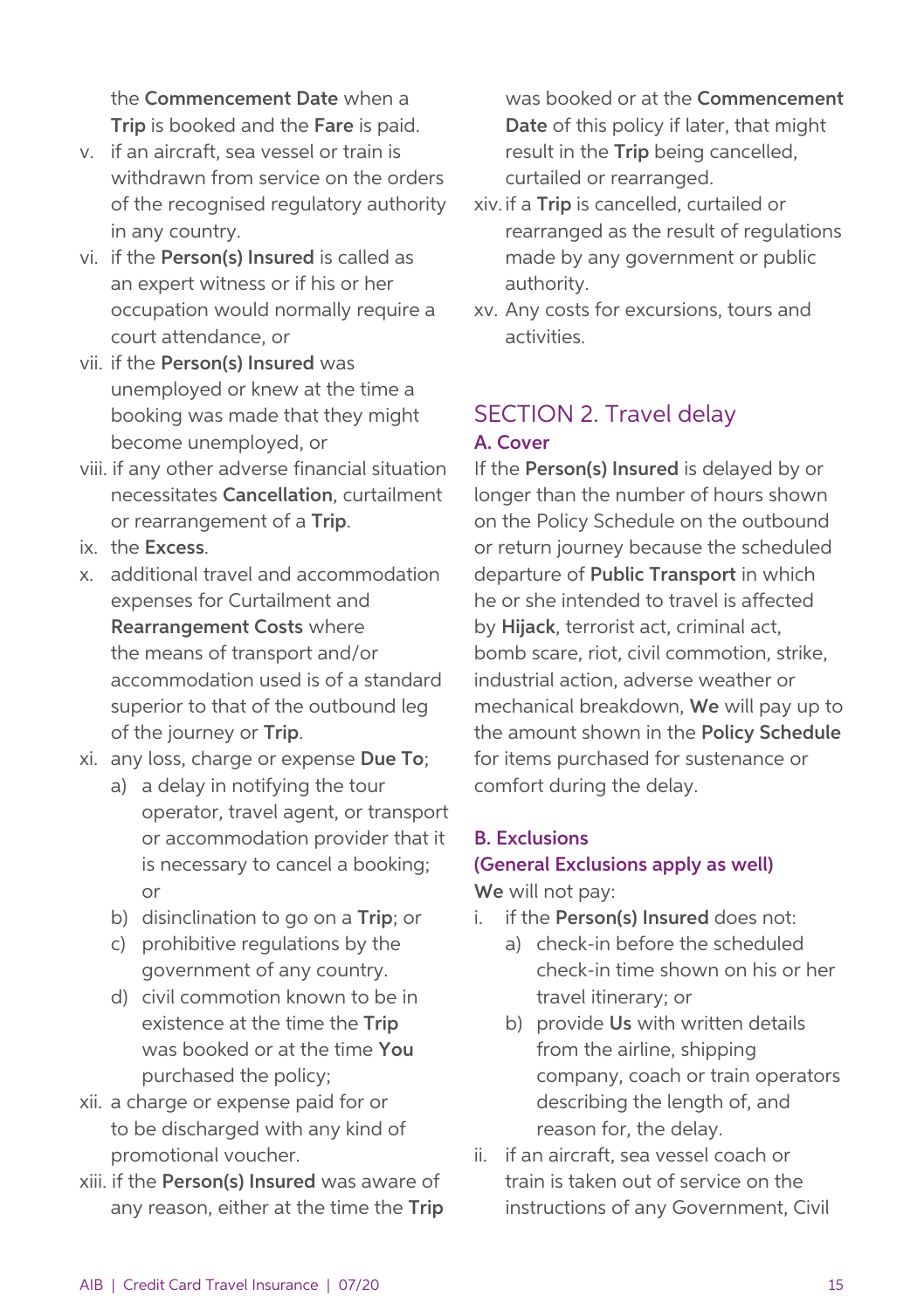Aviation Authority, Port Authority or similar authority.

- iii. if a strike or industrial action could be reasonably expected or foreseen when a Trip is booked and the Fare is paid.
- iv. a charge or expense paid for or to be discharged with any kind of promotional voucher.
- v. any item for which the Person(s) Insured does not provide a receipt.
- vi. Any costs for excursions, tours and activities.

# SECTION 3. Personal accident **DEFINITIONS**

The following words and phrases will have the same special meaning in this Section wherever they appear in bold italic type and commence with a capital letter. Additional Definitions appear in Sections 6, 7 and 11 and General Definitions apply as well.

# *Bodily Injury*

physical injury that is caused by an Accident and within 12 months directly results in death, *Loss of Sight*, *Loss of Limb* or *Permanent Total Disability*.

#### *Loss of Limb*

amputation or total and permanent loss of use of one or more hands at or above the wrist or of one or more feet above the ankle (talo-tibial joint).

#### *Loss of Sight*

loss of sight:

a. in both eyes when the Person(s) Insured name has been added to the NCBI register of Blind Persons on the authority of a qualified ophthalmic specialist.

b. in one eye when the degree of sight remaining after correction is 3/60 or less on the Snellen Scale (which means the Person(s) Insured is only able to see at 3 feet that which they should normally be able to see at 60 feet) and We are satisfied that the condition is permanent and without expectation of recovery.

#### *Permanent Total Disability*

a disability which has lasted for at least 12 months from which We believe the Person(s) Insured will never recover and which stops the Person(s) Insured from carrying out gainful employment for which that Person Insured is fitted by way of training, education and experience.

# A. Cover

If the Person(s) Insured receives a *Bodily Injury* during a Trip, We will pay up to the amount shown in the Policy Schedule for:

- i. death; or
- ii. *Loss of Sight* or *Loss of Limb*; or
- iii. *Permanent Total Disability*.

# B. Exclusions

#### (General Exclusions apply as well)

We will not pay:

- more than  $€5,000$  if the Person(s) Insured is under 18 years of age at the time of the *Bodily Injury*.
- ii. more than one benefit for the same *Bodily Injury*.
- iii. if death or any loss or any disability is Due To: a disease or any physical defect, injury or illness which existed before the Trip.
- iv. for *Permanent Total Disability* if the Person Injured is retired and in receipt of a pension.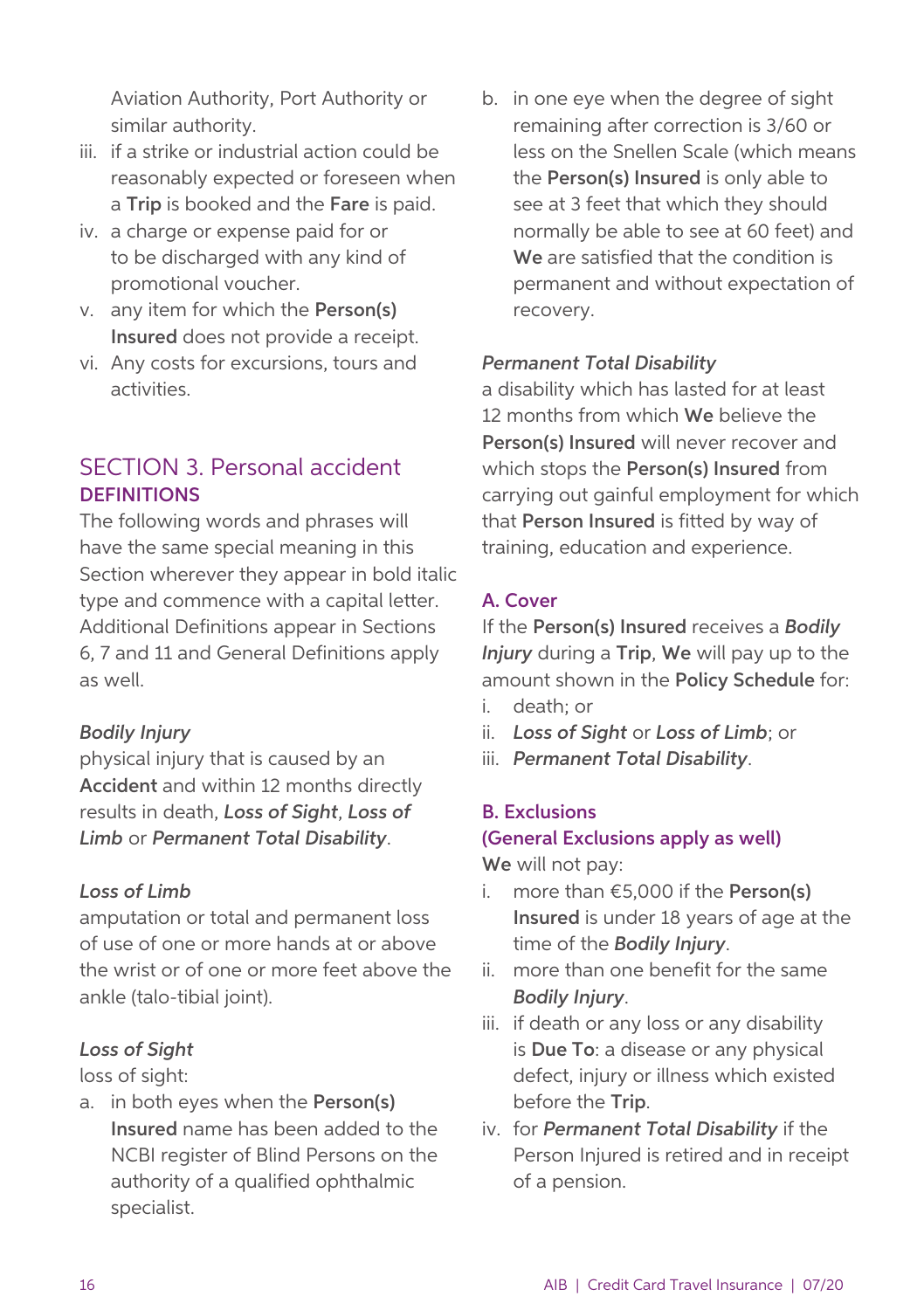#### **Disappearance**

If during the Period of Insurance the Person(s) Insured disappears during a Trip and after a suitable period of time it is reasonable for the Police or registration authorities to believe that the Person(s) Insured has died as a result of *Bodily Injury*, We will pay the death benefit. But before We do this, the personal representatives responsible for the Person(s) Insured estate must sign an agreement to refund the death benefit if the Person(s) Insured turns out to be alive.

# SECTION 4. Medical and additional expenses

Cover under this Section does not apply to a Trip in Ireland. See Part II for services provided by Chubb Assistance which are relevant to this Section.

You must contact Chubb Assistance before incurring any costs covered under this Section.

Reciprocal Health Declaration. If You intend travelling to countries within the European Economic Area (all EU countries plus Iceland, Liechtenstein, and Norway) We advise You to obtain a European Health Insurance Card (EHIC) to take with You when You travel. For more information about the EHIC, contact Your local Post Office or

Department of Health and Children 50-58, Miesian Plaza Baggot St. Lower Dublin DO2 XWI4 health.gov.ie

Please visit website below for further information website: https://www2.hse.ie/ services/ehic/ehic.html

#### A. Cover

If a Person(s) Insured is injured or becomes ill (including becoming ill Due To complications of pregnancy (as diagnosed by a **Doctor** specialising in obstetrics) provided that if travelling within 12 weeks of the expected date of delivery the Person Insured provides a medical certificate - which must be dated no earlier than 5 days before the outbound travel date - issued by a Doctor or midwife confirming the number of weeks of pregnancy and that they are fit and to travel)). during a Trip, We will pay up to the amount shown in the Policy Schedule for:

- i. medical (excluding dental), repatriation or travel expenses he or she incurs, including emergency optical expenses;
- ii. dental expenses he or she receives for the relief of pain only;
- iii. costs for additional travel and hotel expenses including those for any one other person if the Person(s) Insured has to be accompanied on medical advice or a Child needs to be escorted home. These must be authorised in advance by Chubb Assistance.
- iv. if the Person Insured dies,
	- a) cremation or burial charges in the country in which he or she has died;
	- b) transporting his or her body or ashes back to Ireland.

#### B. Exclusions

#### (General Exclusions apply as well)

We will not pay:

any amount recoverable under a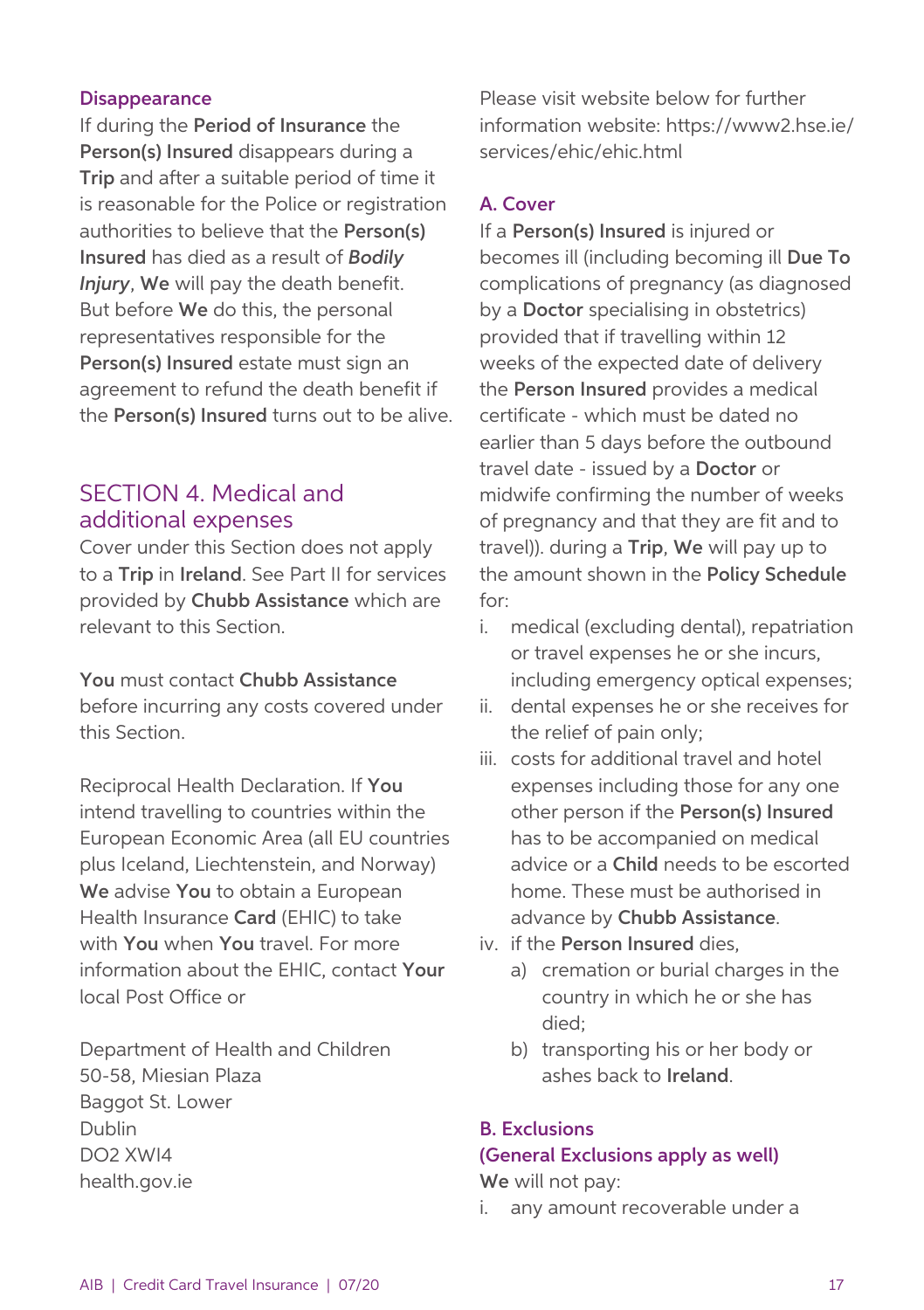National Health Service reciprocal agreement with any country.

- ii. for any treatment not confirmed as medically necessary.
- iii. any expenses incurred in **Ireland**.
- iv. any additional travelling expenses not authorised by Chubb Assistance if the Person(s) Insured has to return home earlier than planned or be repatriated from a Trip.
- v. for medical treatment that the Person(s) Insured travelled Abroad to obtain.
- vi. for medication the Person(s) Insured is taking before and which he or she will have to continue taking during a Trip.
- vii. for surgery, medical or preventative treatment which can be delayed in the opinion of the Doctor treating a Person Insured and Chubb Assistance until he or she returns to Ireland;
- viii. any expenses incurred following Your decision not to move hospital or return to the Ireland after the date when, in the opinion of Chubb Assistance, You should do so;
- ix. any additional costs for single or private room accommodation.
- x. any costs incurred more than 12 months after the incurring of the first expense, or after the Person(s) Insured has been declared fit to return to Ireland, whichever is earlier.
- xi. additional travel and hotel expenses incurred which have not been authorised in advance by Chubb Assistance.
- xii. cremation or burial costs in Ireland.
- xiii. the Excess, except where the Person(s) Insured has obtained a reduction in the cost of medical expenses in European Union countries

by using a European Health Insurance Card.

NOTES: All original receipts must be kept and provided to Us to support a Claim.

# SECTION 5. Hospital benefit A. Cover

If the Person(s) Insured is a hospital inpatient during a Trip and has a Claim under Part III Section 4. MEDICAL AND ADDITIONAL EXPENSES, We will pay the amount shown in the Policy Schedule for each full 24 hours he or she spends in hospital Abroad up to the maximum shown in the Policy Schedule for each Trip.

### B. Exclusions (General Exclusions apply as well)

We will not pay for time spent in an institution not recognised as a hospital in the country of treatment.

# SECTION 6. Personal property

See Part II for services provided by Chubb Assistance which are relevant to this section.

#### **DEFINITIONS**

The following words and phrases will have the same special meaning in this Section wherever they appear in bold italic type and commence with a capital letter: Additional Definitions appear in specific Sections and General Definitions apply as well.

#### *Golf Equipment*

a set of equipment including golf clubs, bag, cart and all accessories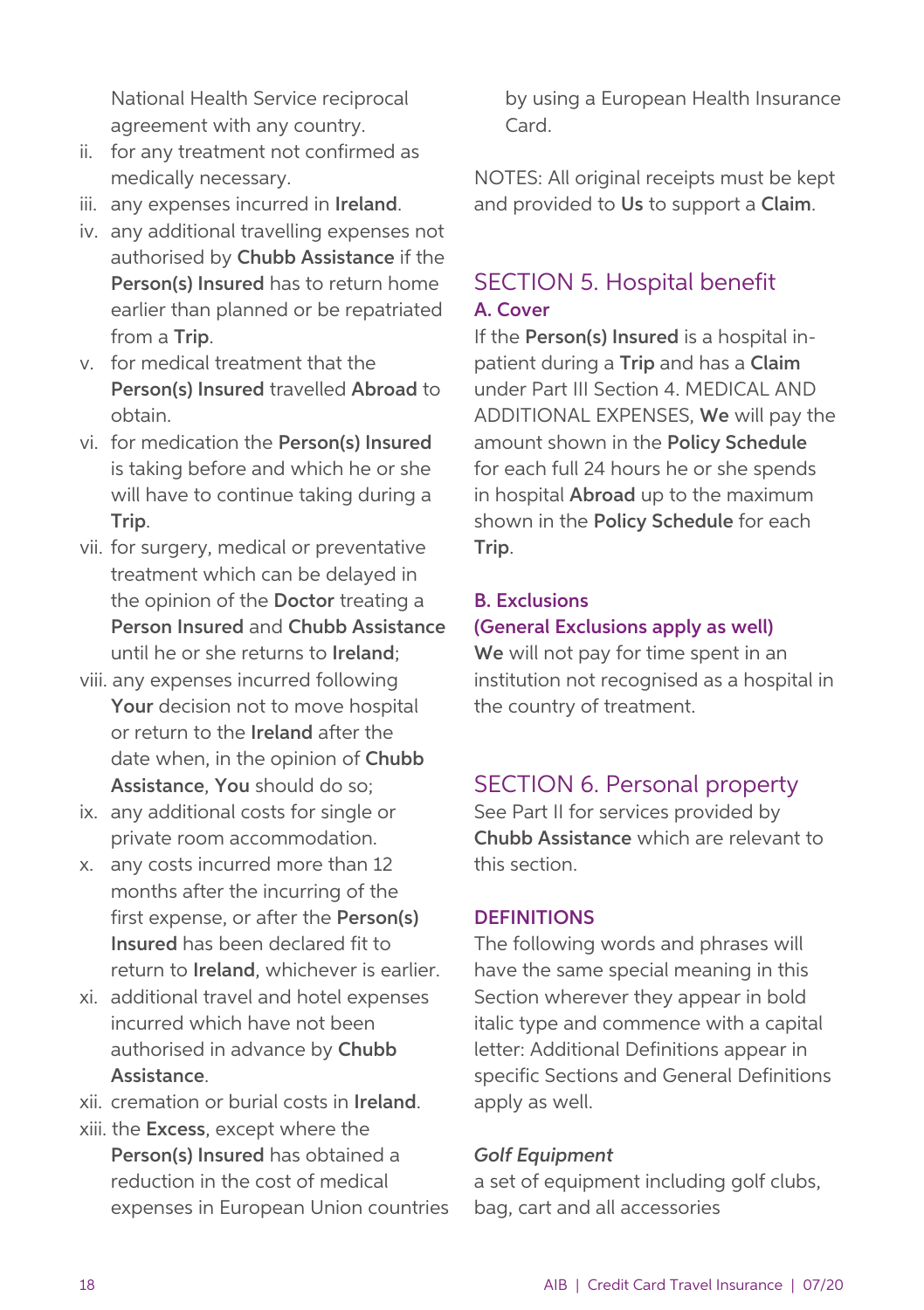### *Mobility Aid(s)*

any crutch, walking stick, walking frame, wheeled walking frame, walking trolley, evacuation chair, wheelchair, powered wheelchair or mobility scooter constructed specifically to aid persons suffering from restricted mobility but excluding any golf buggy or golf trolley or any item covered under *Personal Property*.

#### *Personal Property*

any suitcase, trunk or container of a similar kind and its contents, and any article worn or carried by the Person(s) Insured that is not excluded under B. Exclusions.

#### *Repair and Replacement Costs*

the cost of repairing partially damaged property, or, if property is totally lost or destroyed or uneconomical to repair either;

- i. the cost of replacing property as new if it was less than two years old and evidence of the original purchase is provided, or
- ii. the cost of replacing property as new less a deduction for wear, tear or depreciation.

NOTE: We will pay a reasonable proportion of the total value of a set or pair to repair or replace an item that is part of a set or pair.

#### *Valuables*

Cameras and other photographic equipment, telescopes and binoculars, audio / video equipment (including radios, cassette / compact disc players, ipods, mp3 and mp4 players, camcorders, dvd, video, televisions and other similar

audio and video equipment), mobile phones, satellite navigation equipment, computers and computer equipment (including PDAs, personal organisers, laptops, notebooks, netbooks and the like), computer games equipment (including consoles, games and peripherals), jewellery, watches, furs, precious and semi precious stones and articles made of or containing gold, silver or other precious metals and keys.

#### A. Cover

- i. If *Personal Property* is lost, damaged or stolen during a Trip, We will pay *Repair and Replacement Costs* up to the amount shown in the Policy Schedule.
- ii. If any *Mobility Aid* owned by the Person Insured or for which they are responsible, necessarily taken by the Person Insured on a Trip or hired by or loaned to the Person Insured whilst on a Trip, is lost, damaged or stolen during such a Trip, We will pay *Repair and Replacement Costs* up to the amount shown in the Policy Schedule.
- iii. We will also reimburse the:
	- a) cost of essential items up to the amount shown in the Policy Schedule that the Person(s) Insured has to purchase because *Personal Property* is lost or misplaced by an airline or other carrier for more than 12 hours in any stage of a Trip involving a stay of more than 12 hours other than the final return stage to Ireland.
	- b) reasonable and necessary costs up to the amount shown in the Policy Schedule €500, incurred by
		- i. a Person Insured during a Trip, in hiring, *Mobility Aids*; and/or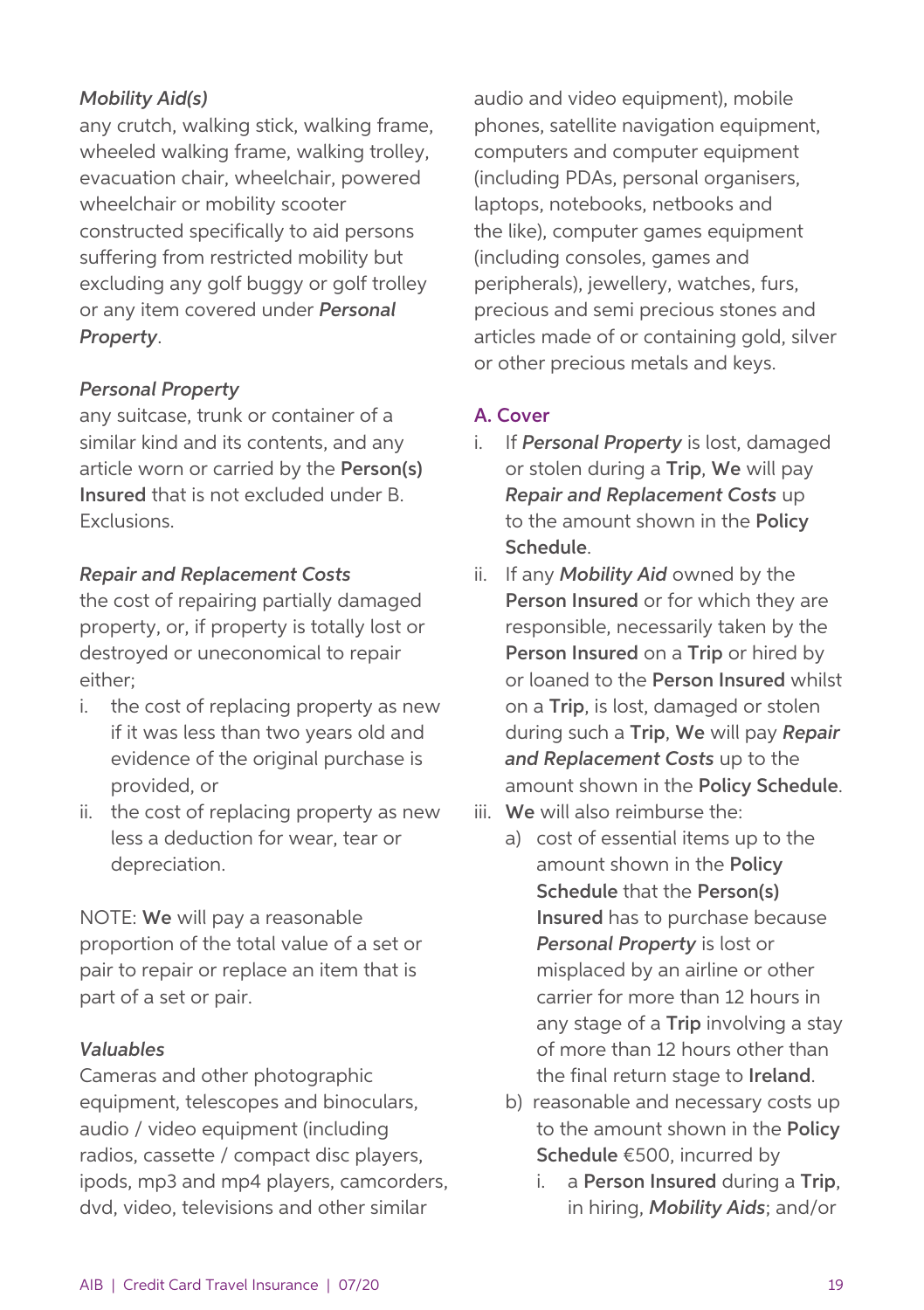- ii. Chubb Assistance in couriering *Mobility Aids* to the Person Insured to replace those taken by them on a Trip and which have been:
	- i. misplaced for at least 12 hours by an airline or other **Carrier**
	- ii. suffered loss or damage insured under Cover ii. of this Section;
- c) reasonable and necessary costs up to the amount shown in the Policy Schedule, incurred by Chubb Assistance to courier essential medication, dentures, hearing aids, prescription glasses, contact or corneal lenses to the Person Insured:
	- i. to replace those taken by the Person Insured on a Trip and which have:
		- a) been misplaced for at least 12 hours by an airline or other carrier
		- b) otherwise lost or damaged during the Trip
	- ii. following discovery by the Person Insured that they accidentally omitted to take them on a Trip.

# B. Exclusions

# (General Exclusions apply as well)

- i. We will not pay:
	- a) the Excess.
	- b) more than the amount shown in the Policy Schedule for *Golf Equipment* in total;
	- c) more than the amount shown in the Policy Schedule for a single item, pair or set, or part of a pair

or set.

- d) more than the amount shown in the Policy Schedule for *Valuables* in total. We will only pay if the *Valuables* were attended by a Person Insured or are in a safety deposit box at the time they are lost, damaged or stolen.
- e) for any items left unattended unless;
	- 1. they were in the locked boot of a vehicle or in the luggage space at the rear of a locked estate car or hatchback under a top cover and out of view, and there is evidence of forced entry;
	- 2. they were in a locked hotel room, apartment or holiday residence,
	- 3. the loss or theft is reported to the Police (and the hotel management if the loss or theft occurs in a hotel) within 24 hours of discovery; and
	- 4. We are provided with a copy of the original written Police report; and report to the hotel management as applicable.
- f) for loss of or damage to:
	- 1. for *Personal Property* more specifically insured or recoverable under any other insurance policy;
	- 2. *Personal Property* in the custody of an airline or other carrier unless the loss or damage is reported in writing to the airline or other carrier within 24 hours of discovery and We are provided with a copy of the original written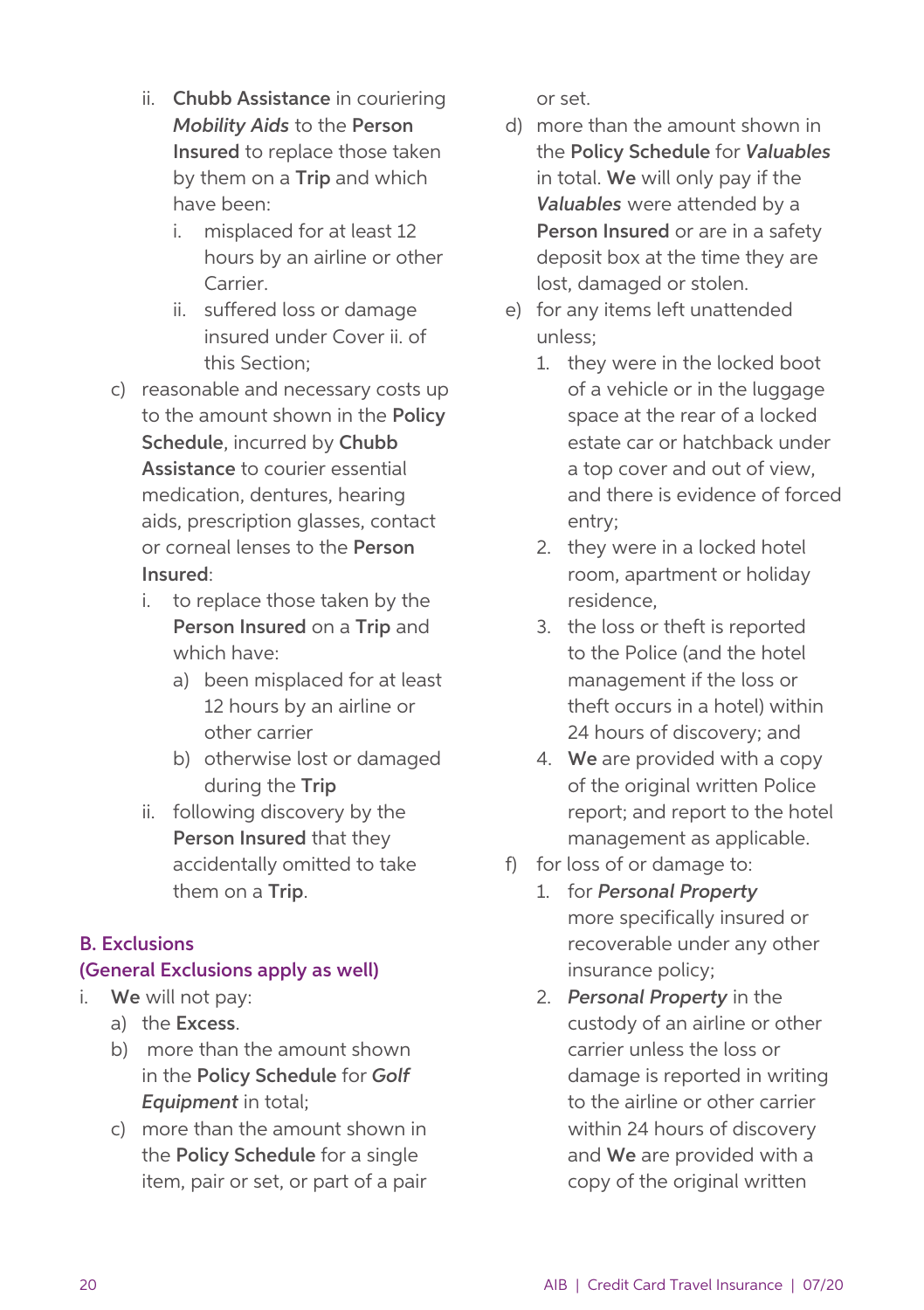airline or carrier report;

- 3. *Personal Property* Due To leaking powder or fluid carried within Your luggage;
- 4. dentures, hearing aids, prescription glasses, sunglasses, prescription sunglasses, contact or corneal lenses (except as described in A iii c);
- 5. household goods, samples or merchandise,bonds, securities or documents of any kind;
- 6. antiques, musical instruments, pictures, sports equipment whilst being used(except for Winter Sports equipment), vehicles or their accessories, watercraft and ancillary equipment, glass, china or similar fragile items and pedal or motor cycles.
- g) for depreciation in value, normal wear and tear, denting or scratching of hired *Mobility Aids* for which the Person Insured is legally responsible, damage by moth or vermin,electrical, electronic or mechanical breakdown, or damage Due To atmospheric or climatic conditions.
- h) for delay, detention, seizure or confiscation by customs or other officials.
- ii. We will not pay any Claim where:
	- a) *Personal Property Mobility Aids* essential medication, dentures, hearing aids, prescription glasses, contact or corneal lenses have been lost or misplaced by an airline or other Carrier unless We are provided with original

written confirmation from such airline or other Carrier or the tour representative that were delayed for at least 12 hours after the Person Insured arrived at his or her destination;

- b) *Mobility Aids* have been lost or damaged unless such loss or damage is insured under Cover ii of this section and the Person Insured has complied fully with the relevant terms and conditions of cover;-
- c) *Personal Property*, *Mobility Aids*, essential medication, dentures, hearing aids, prescription glasses, contact or corneal lenses have been lost or misplaced on a journey returning a Person Insured to Ireland.
- d) any mobility scooter is lost or damaged by theft or attempted theft or malicious persons, whilst left unattended unless, it has been locked in a secure room or, any key required to operate the mobility scooter has been removed and any manufacturers security devices employed or, it is otherwise secured from unauthorised removal;
- e) mobility scooter tyres and/or accessories are damaged unless the Mobility scooter is damaged at the same time.
- f) hired *Mobility Aids* are damaged unless their condition has been inspected prior to hire and any defects noted.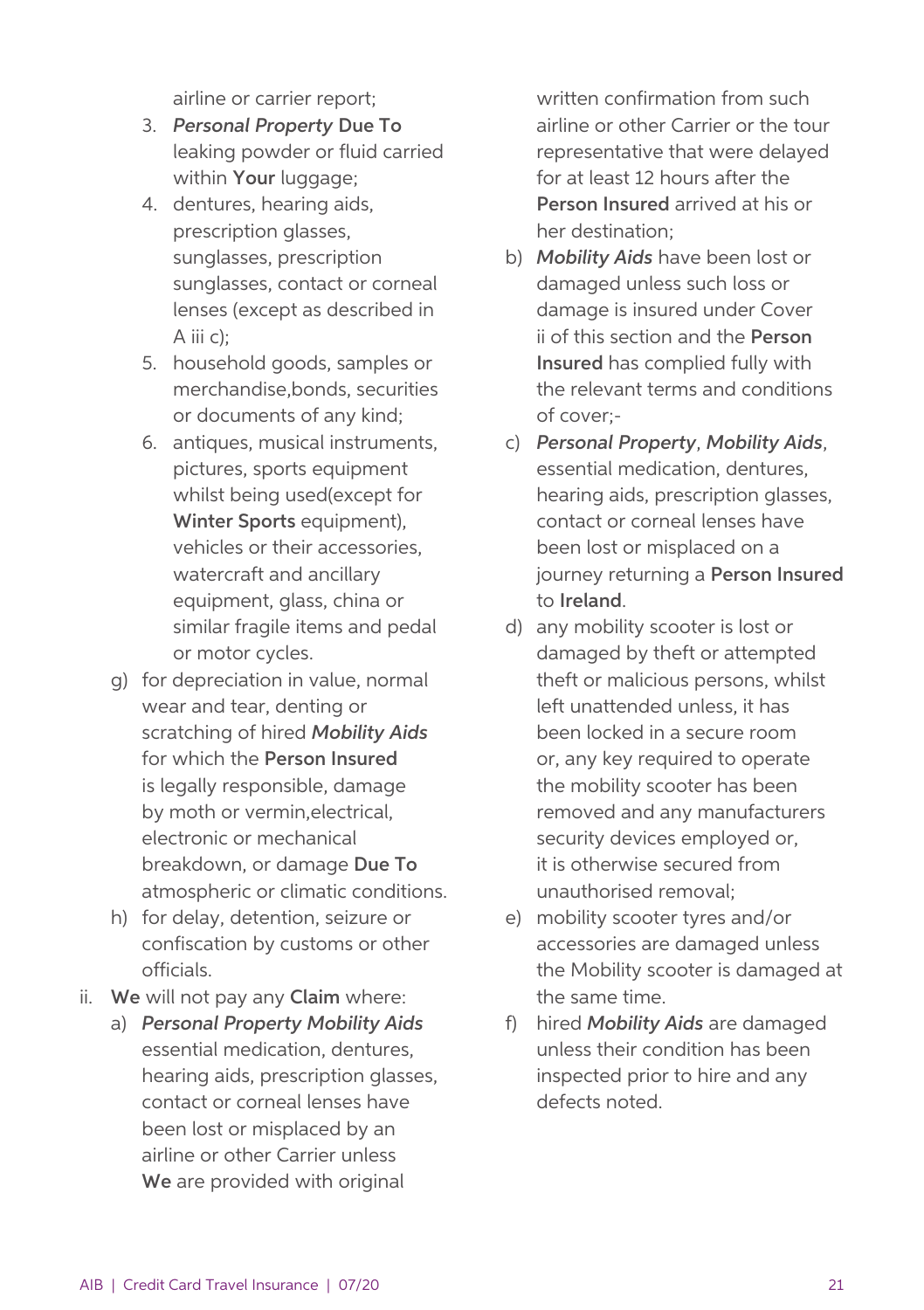# SECTION 7. Money

See Part II for services provided by Chubb Assistance which are relevant to this Section.

#### **DEFINITIONS**

The following word will have the same special meaning in this Section wherever it appears in bold italic type and commences with a capital letter. Additional Definitions appear in specific Sections and General Definitions apply as well.

#### *Money*

coins, banknotes, traveller's cheques, postal or money orders, travel tickets and pre-paid vouchers and nonrefundable pre-paid entry tickets.

#### A. Cover

- i. We will pay up to the amount shown in the Policy Schedule if *Money* which is held by the Person(s) Insured for his or her personal use is lost or stolen during a Trip or during the 72 hours immediately prior to commencement or subsequent to completion of the Trip, whilst:
	- a) being carried by the Person(s) Insured; or
	- b) left in a safety deposit box.
- ii. We will pay up to the amount shown in the Policy Schedule if a Person Insured sustains financial loss directly as a result of a credit, charge or bankers card being lost or stolen during a Trip and subsequently being used fraudulently by any person other than:
- a) a member of the Person Insured's family; or
- b) the Person Insured's employer where the card is issued on the Person Insured's behalf; provided that the Person Insured has fully complied with all the terms and conditions under which such card has been issued.

#### B. Exclusions

#### (General Exclusions apply as well)

We will not pay;

- i the **Excess**
- ii. more than €50 if the carrier is under 16 years old.
- iii. for delay, detention, seizure or confiscation by customs or other officials.
- iv. unless a loss or theft is reported to the Police (and the hotel management if the loss or theft occurs in a hotel) within 24 hours of discovery and We are provided with a copy of the original Police report and report to the hotel management as applicable.
- v. for travellers cheques:
	- a) unless the loss or theft is reported immediately to the local branch or agent of the issuing company;
	- b) if the issuing company provides a replacement service.
- vi. for depreciation in value or shortage Due To any error or omission.
- vii. for more than the amount shown in the Policy Schedule in total for any one Claim in respect of loss of or damage to *Money* or fraudulent use of lost or stolen credit, charge or bankers cards.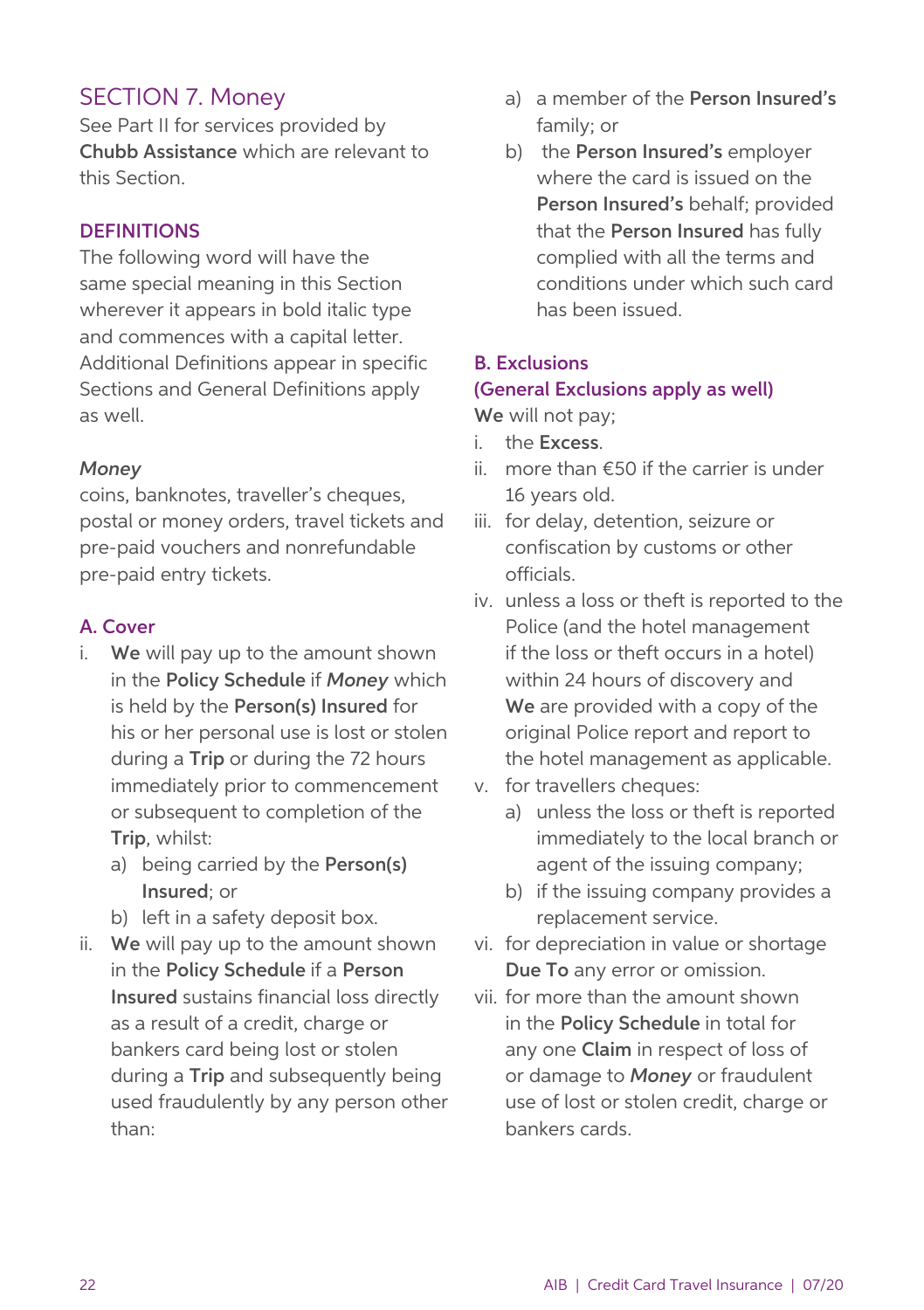# SECTION 8. Loss of passports / green cards / driving licenses

See Part II for services provided by Chubb Assistance which are relevant to this Section.

### A. Cover

We will pay up to the amount shown in the Policy Schedule to cover additional travel and accommodation costs incurred by the Person(s) Insured during a Trip to obtain a replacement passport, green card or driving licence following the loss or theft of his or her original documents during the Trip.

#### B. Exclusions

# (General Exclusions apply as well)

We will not pay;

- i. for delay, detention, seizure or confiscation by customs or other officials.
- ii. unless a loss or theft is reported to the Police (and the hotel management if the loss or theft occurs in a hotel) within 24 hours of discovery and We are provided with a copy of the original written Police report and report to the hotel management as applicable.
- iii. for documents stolen from an unattended vehicle unless they were in the locked boot of the vehicle or in the luggage space at the rear of a locked estate car or hatchback under a top cover and out of view, and there is evidence of forced entry;
- iv. the Excess.

# SECTION 9. Hijack A. Cover

If the Person(s) Insured is held hostage by Hijackers during a Trip, We will pay the amount shown in the Policy Schedule for each full 24 hours he or she is held hostage up to the maximum amount shown in the Policy Schedule for each Trip.

B. Exclusions (General Exclusions apply as well)

# SECTION 10. Personal liability

See Part II for services provided by Chubb Assistance which are relevant to this Section.

#### A. Cover

If the Person Insured becomes legally liable to pay damages in respect of:

- i. accidental *Bodily Injury* (which shall include death illness or disease) to any person; and/or
- ii. accidental loss of or damage to material property occurring during the Period of Insurance arising out of a Trip. We will indemnify the Person Insured for all damages payable in respect of each occurrence or a series of occurrences arising directly or indirectly from one source or original cause up to the Limit of Liability for this Section of €2,500,000. We will also pay in connection with such liability:
	- a. all costs and expenses recoverable by a claimant from a Person Insured;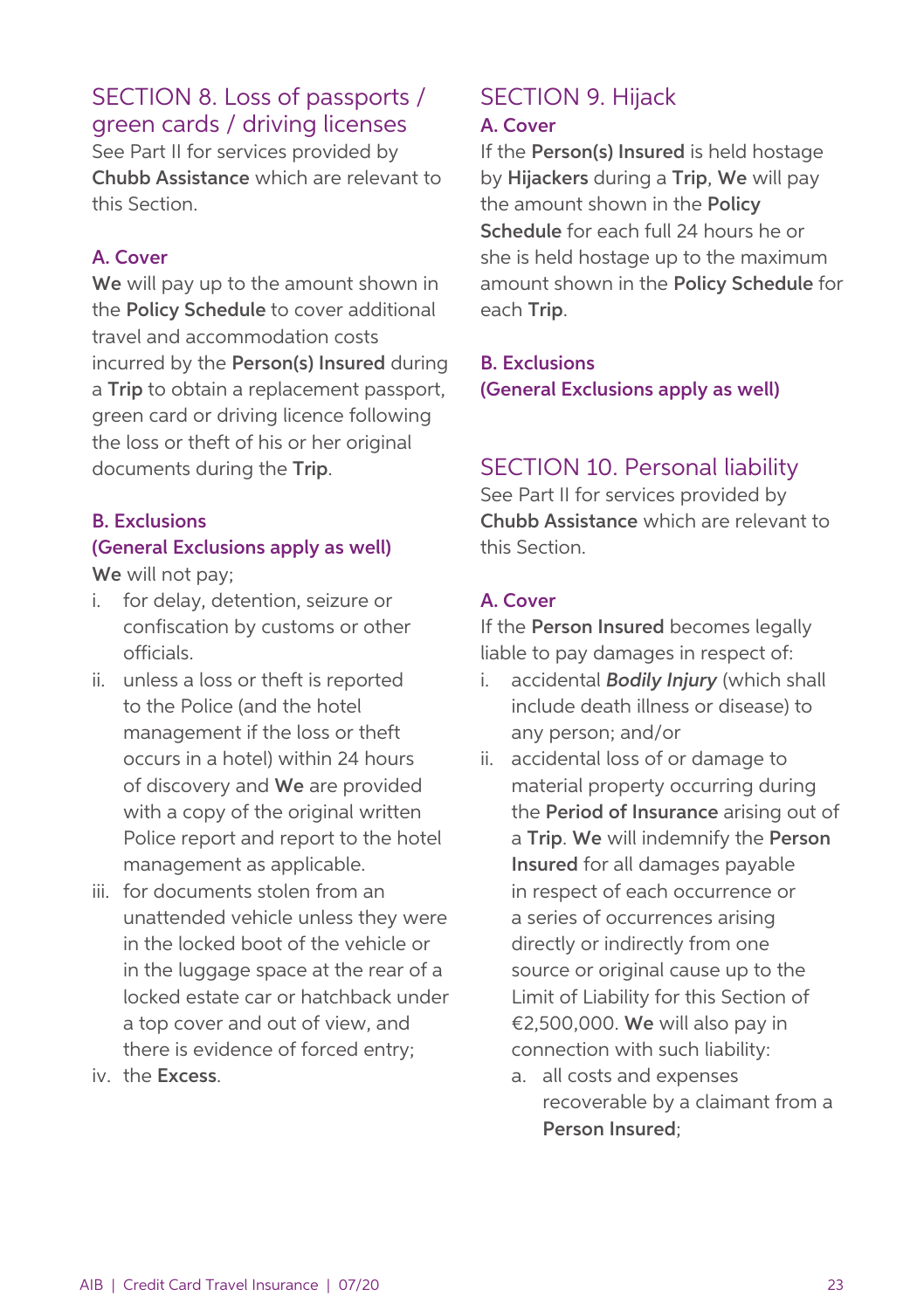- b. all costs and expenses incurred with **Our** written consent:
- c. solicitors' fees for representation at any coroner's inquest or fatal accident inquiry or in any Court of Summary Jurisdiction.

In respect of any occurrence to which this Section applies - except that in respect of occurrences happening in or claims or legal proceedings brought or originating in the United States of America and Canada or any other territory within the jurisdiction of either such country, Costs and Expenses described in a., b. and c. above are deemed to be included in the Limit of Liability.

#### B. Exclusions

## (General Exclusions apply as well)

We will not provide indemnity for any liability:

- i. in respect of *Bodily Injury* to any person who is:
	- a) under a contract of service with a Person Insured when such injury arises out of and in the course of their employment by the Person Insured;
	- b) A member of the Person Insured's family
- ii. in respect of loss of or damage to property in the care custody or control of a Person Insured. However this Exclusion shall not apply in respect of loss of or damage to buildings and their contents not belonging to but temporarily occupied by a Person Insured in the course of the Trip.
- iii. liability in respect of *Bodily Injury* loss or damage caused directly or indirectly in connection with

ownership, possession of or use by the Person Insured of:

- a) mechanically propelled vehicles, or;
- b) Aero spatial device or any airborne craft or waterborne craft or vessel, or;
- c) firearms (other than sporting guns); or
- d) animals and vicarious liability for the acts of a minor in connection with the above
- iv. liability in respect of *Bodily Injury* loss or damage caused directly or indirectly in connection with a. the ownership, possession or use of the Person Insured of any land or buildings, immobile property or caravans other than temporary accommodation occupied by a Person Insured in the course of
	- a Trip; or
	- b. any wilful or malicious act; or
	- c. the carrying on of any trade business or profession;
	- d. activities or volunteer work organised by, or under the auspices of, a charitable, voluntary, not for profit, social or similar organisation when liability for such activities or work should reasonably be included within the organisation's own Public Liability policy.
- v. any liability assumed by the Person Insured under any contract or agreement unless such liability would have attached in the absence of such contract or agreement;
- vi. punitive or exemplary damages; vii. War

# C. Provisions applying to this Section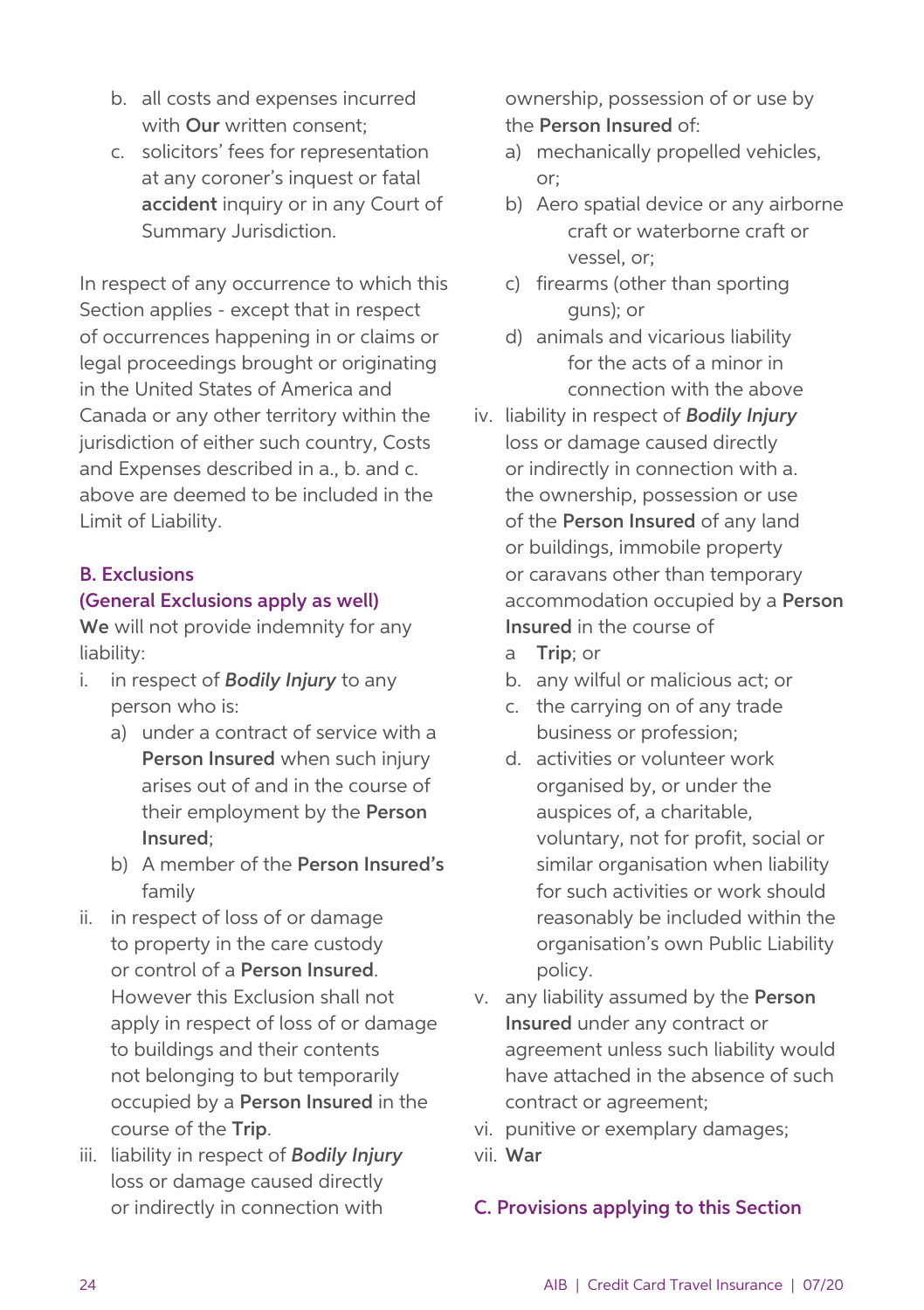- i. no admission, offer, promise or indemnity shall be made without the consent of Us which shall be entitled to take over and conduct in the Person Insured's name the defence or settlement of any claim or to prosecute in the Person Insured's name for its own benefit any claim for indemnity or damages or otherwise and shall have full discretion in the conduct of any proceedings and in the settlement of any claim and the Person Insured shall give all information and assistance as We may require. Every letter, claim, writ, summons and process shall be forwarded to Us on receipt. Written notice shall be given to Us immediately the Person Insured shall have notice of any prosecution or inquest in connection with any circumstances which may given rise to liability under this Section. ii. We may at any time pay to the Person Insured in connection with any claim or series of claims the Limit of Liability
- for this Section (after deduction of any sum(s) already paid as compensation) or any lesser amount for which such claim(s) can be settled and upon such payment being made We shall relinquish the conduct and control of and be under no further liability in connection with such claim(s) except for the payment of costs and expenses recoverable or incurred prior to the date of such payment.
- iii. the **Person Insured** shall observe. fulfil and be subject to the terms. Exclusions and Provisions of this Section.

# SECTION 11. Overseas legal expenses

See Part II for services provided by Chubb Assistance which are relevant to this Section.

#### **DEFINITIONS**

The following words and phrases will have the same special meaning in this section wherever they appear in bold italic type and commence with a capital letter. Additional Definitions appear in Sections 3, 6 and 7 and General Definitions apply as well.

## *Legal Expenses*

- a) fees, expenses, costs/expenses of expert witnesses and other disbursements reasonably incurred by the *Legal Representatives* in pursuing a Claim or legal proceedings for damages and/or compensation against a third Party who has caused Accidental *Bodily Injury* to or illness of the Person(s) Insured or in appealing or resisting an appeal against the judgement of a Court, tribunal or arbitrator.
- b) costs for which the Person(s) Insured is legally liable following an award of costs by a Court or tribunal or out of Court settlement made in connection with any **Claim** or legal proceedings.

# *Legal Representatives*

the solicitor, firm of solicitors, lawyer, advocate or other appropriately qualified person firm or company appointed to act on behalf of the Person(s) Insured.

# *Any One Claim*

all Claims or legal proceedings including any appeal against judgement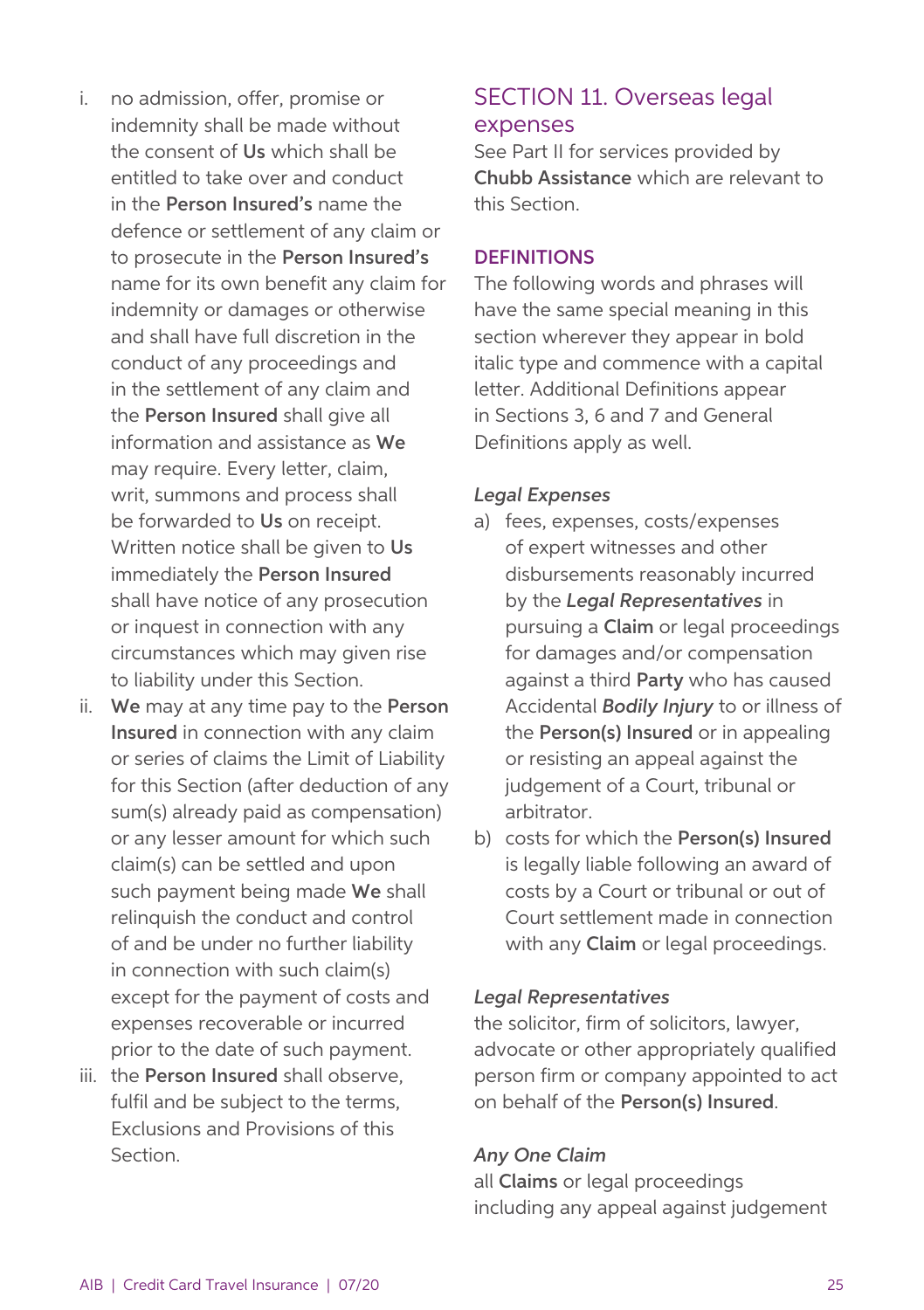consequent upon the same original cause, event or circumstance.

#### A. Cover

If during a Trip the Person(s) Insured sustains *Bodily Injury* or illness which is caused by a third Party We will pay up to the benefit amount shown in the Policy Schedule to cover *Legal Expenses* arising out of *Any One Claim*.

# B. Exclusions

## (General Exclusions apply as well)

In respect of each Claim under this insurance We will not pay for:

- i. any Claim reported to Us more than 24 months after the beginning of the incident which led to the Claim.
- ii. any Claim where it is Our opinion that the prospects for success in achieving a reasonable settlement are insufficient and/or where the laws, practices and/or financial regulations of the country in which the incident occurred would preclude the obtaining of a satisfactory settlement or the costs of doing so would be disproportionate to the value of the Claim.
- iii. *Legal Expenses* incurred before receiving Our prior authorisation in writing unless such costs would have been incurred subsequent to Our authorisation.
- iv. *Legal Expenses* incurred in connection with any criminal or wilful act.
- v. *Legal Expenses* incurred in the defence against any civil Claim or legal proceedings made or brought against the Person(s) Insured except as a counter Claim.
- vi. fines, penalties, compensation or damages imposed by a Court or other authority.
- vii. *Legal Expenses* incurred for any Claim

or legal proceedings brought against:

- a) a tour operator, travel agent, carrier, insurer or their agents where the subject matter of the Claim or legal proceedings is eligible for consideration under an Arbitration Scheme or Complaint Procedure;
- b) Us or Our agents; or
- c) the Person(s) employer.
- viii. actions between Persons Insured or pursued in order to obtain satisfaction of a judgement or legally binding decision.
- ix. *Legal Expenses* incurred in pursuing any Claim for compensation (either individually or as a member of a group or class action) against the manufacturer, distributor or supplier of any drug, medication or medicine.
- x. *Legal Expenses* chargeable by the *Legal Representatives* under contingency fee arrangements.
- xi. *Legal Expenses* incurred where the Person(s) Insured has:
	- a) failed to co-operate fully with and ensure that We are fully informed at all times in connection with any Claim or legal proceedings for damages and/or compensation from a third Party; or
	- b) settled or withdrawn a Claim in connection with any Claim or legal proceedings for damages and/or compensation from a third Party without Our agreement. In such circumstances We shall be entitled to withdraw cover immediately and to recover any fees or expenses paid.
- xii. *Legal Expenses* incurred after a Person(s) Insured has not:
	- a) accepted an offer from a third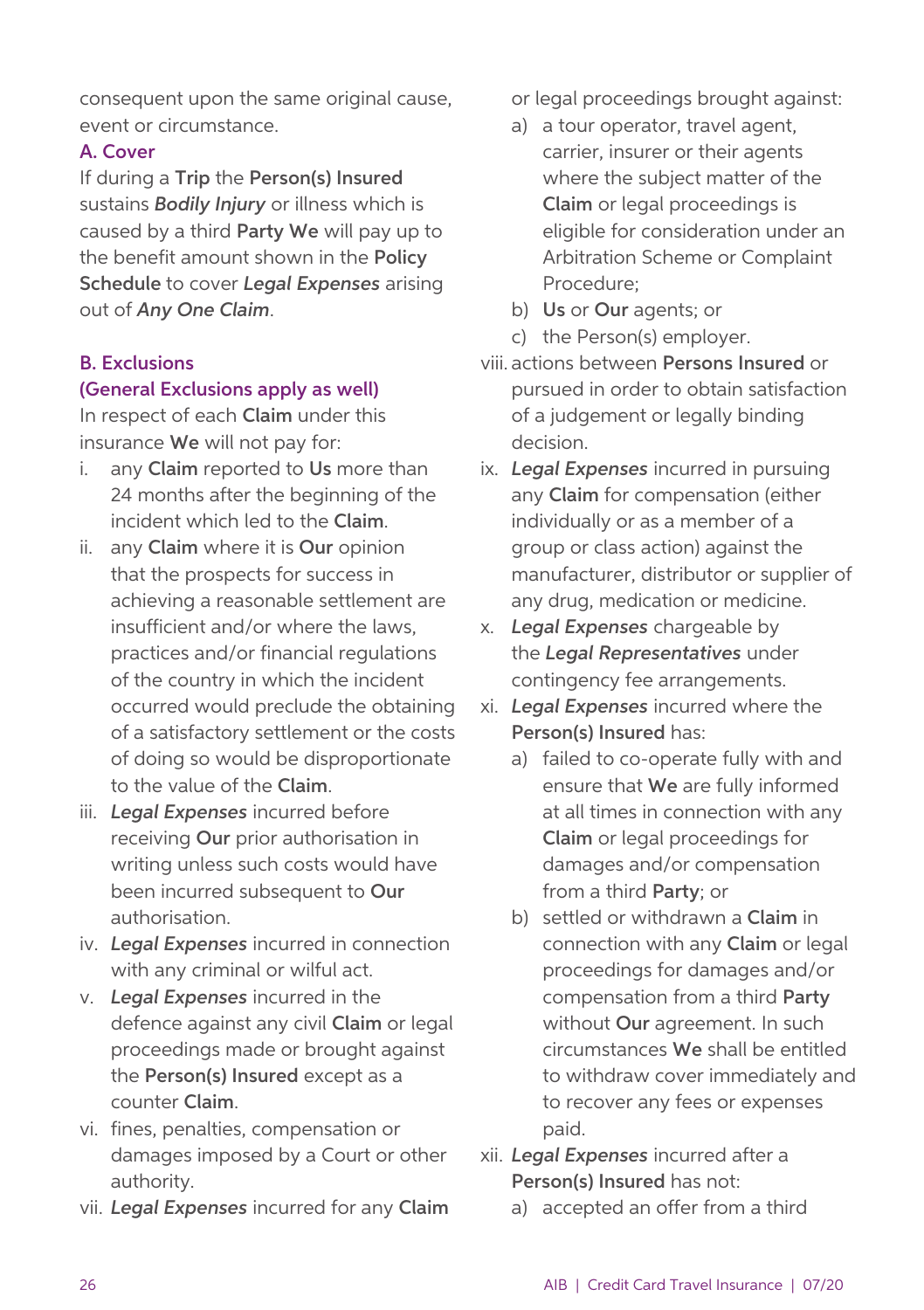Party to settle a Claim or legal proceedings where the offer is considered reasonable by Us; or

- b) accepted an offer from Us to settle a Claim.
- xiii. *Legal Expenses* which We consider unreasonable or Excessive or unreasonably incurred.

## C. Special conditions applicable to this section

- i. *Legal Representatives* must be qualified to practise in the Courts of the country where the event giving rise to the Claim occurred or where the proposed defendant under this Section is resident.
- ii. the Person Insured has the right to select and appoint a *Legal Representative* of their choice to represent them in any legal inquiry or legal proceedings (provided any appointment of a *Legal Representative* is not on a contingency fee basis, where the *Legal Representative* charges a proportion of the amount recovered as a fee). You shall provide Us with details of the selected *Legal Representative*'s name and address. We may provide information about *Legal Representatives* in the Person Insured's local area if they ask Us to do so.
- iii. The *Legal Representatives* and the Person(s) Insured must co-operate fully with and ensure that We are fully informed at all times in connection with any claim or legal proceedings for damages and/or compensation from a third Party. We are entitled to obtain from the *Legal Representatives* any information, document or

advice relating to a Claim or legal proceedings under this Insurance. On request the Person(s) Insured will give to the *Legal Representatives* any instructions necessary to ensure such access.

- iv. Our authorisation to incur *Legal Expenses* will be given if the Person(s) Insured can satisfy Us that:
	- a. there are reasonable grounds for pursuing or defending the Claim or legal proceedings and the *Legal Expenses* will be proportionate to the value of the Claim or legal proceedings; and
	- b. it is reasonable for *Legal Expenses* to be provided in a particular case. The decision to grant authorisation will take into account the opinion of the *Legal Representatives* as well as that of Our own advisers. If there is a dispute, We may request, at the Person(s) Insured expense, an opinion of a barrister as to the merits of the Claim or legal proceedings. If the Claim is admitted, the Person(s) Insured costs in obtaining this opinion will be covered by this Insurance.
- v. Any dispute between the Person Insured and Us (about Our liability over a claim or the amount to be paid, where the amount of the claim is €5,000 or more) must be referred (within 12 months of the dispute arising) to an arbitrator appointed jointly by the Person Insured and Us. If the Person Insured and Us cannot agree on an arbitrator, the President of the Law Society of Ireland will decide on the arbitrator and the decision of that arbitrator will be final. We may not refer the dispute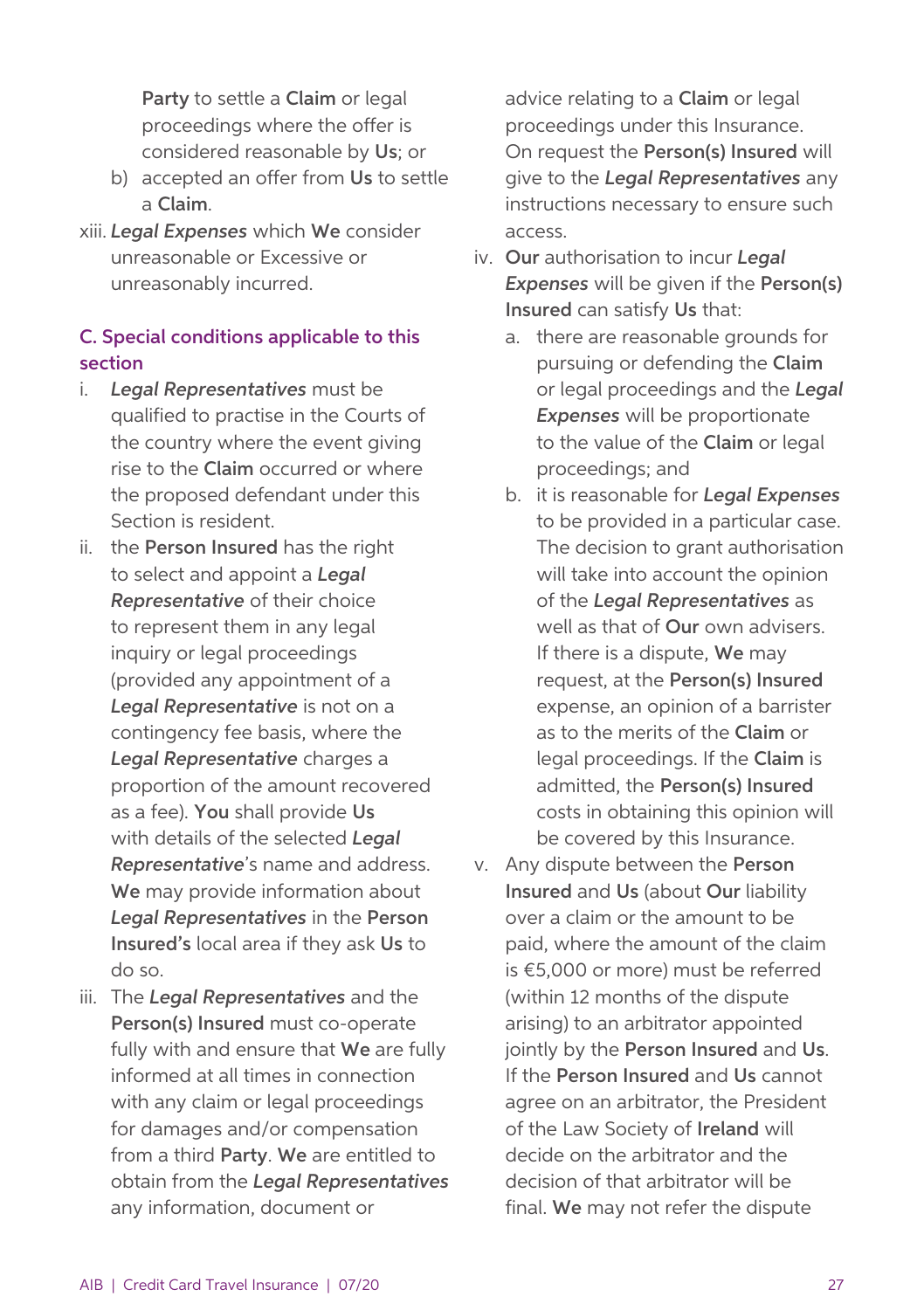to arbitration without the Person Insured's consent where the amount of the claim is less than €5,000. If the Person Insured does not refer such a dispute to arbitration (in the case of a claim for €5,000 or more) or to the Irish courts (in the case of a claim for less than €5,000 or where the Person Insured has agreed with Us, after the dispute between the Person Insured and Us has arisen, that the claim will be dealt with by arbitration), within 12 months. We will treat the claim as abandoned.

- vi. We may at Our discretion assume control at any time of any Claim or legal proceedings in the name of the Person(s) Insured for damages and/or compensation from a third Party.
- vii. All Claims within this Section must be submitted to Us in writing within 90 days.
- viii. Any *Legal Expenses* incurred without Our written agreement shall entitle Us to withdraw cover immediately and to recover any fees or expenses paid to the Person(s) Insured.
- ix. We may at Our discretion require the Person(s) Insured to obtain at the expense of the Person(s) Insured an opinion of a barrister agreed by the Person(s) Insured and Us as to whether or not there are reasonable grounds for continuing to pursue or defend any Claim or legal proceedings. We will pay such expense if the opinion indicates that there are reasonable grounds for pursuing or defending the Claim or legal proceedings.
- x. We may at Our discretion offer to settle a counter Claim against the Person(s) Insured which it

considers to be reasonable instead of continuing any Claim or legal proceedings for damages and/or compensation by a third Party.

- xi. The Person(s) Insured shall be responsible for the repayment to Us of all sums paid by Us in respect of the *Legal Expenses* where:
	- a. an award of costs is made in favour of the Person(s) Insured in the Claim or legal proceedings; or
	- b. costs are agreed to be paid to the Person(s) Insured as part of any settlement of the Claim or legal proceedings.
- xii. If a conflict of interest arises, where We are also the insurers of the third Party or proposed defendant to the Claim or legal proceedings, the Person(s) Insured has the right to select and appoint other *Legal Representatives* in accordance Provision ii. of this Section.
- xiii. If the *Legal Representatives* refuse to continue acting for a Person Insured with good reason or if a Person Insured dismisses the *Legal Representatives* without good reason the cover We provide will end at once, unless We agree to appoint other *Legal Representatives*.

# SECTION 12. Winter sports A. Cover

We will pay:

- i. up to the amount shown in the Policy Schedule for each full 24-hour period it is necessary for the Person(s) Insured to hire replacement Winter Sports equipment for Winter Sports equipment that is:
	- a) lost or broken in an Accident;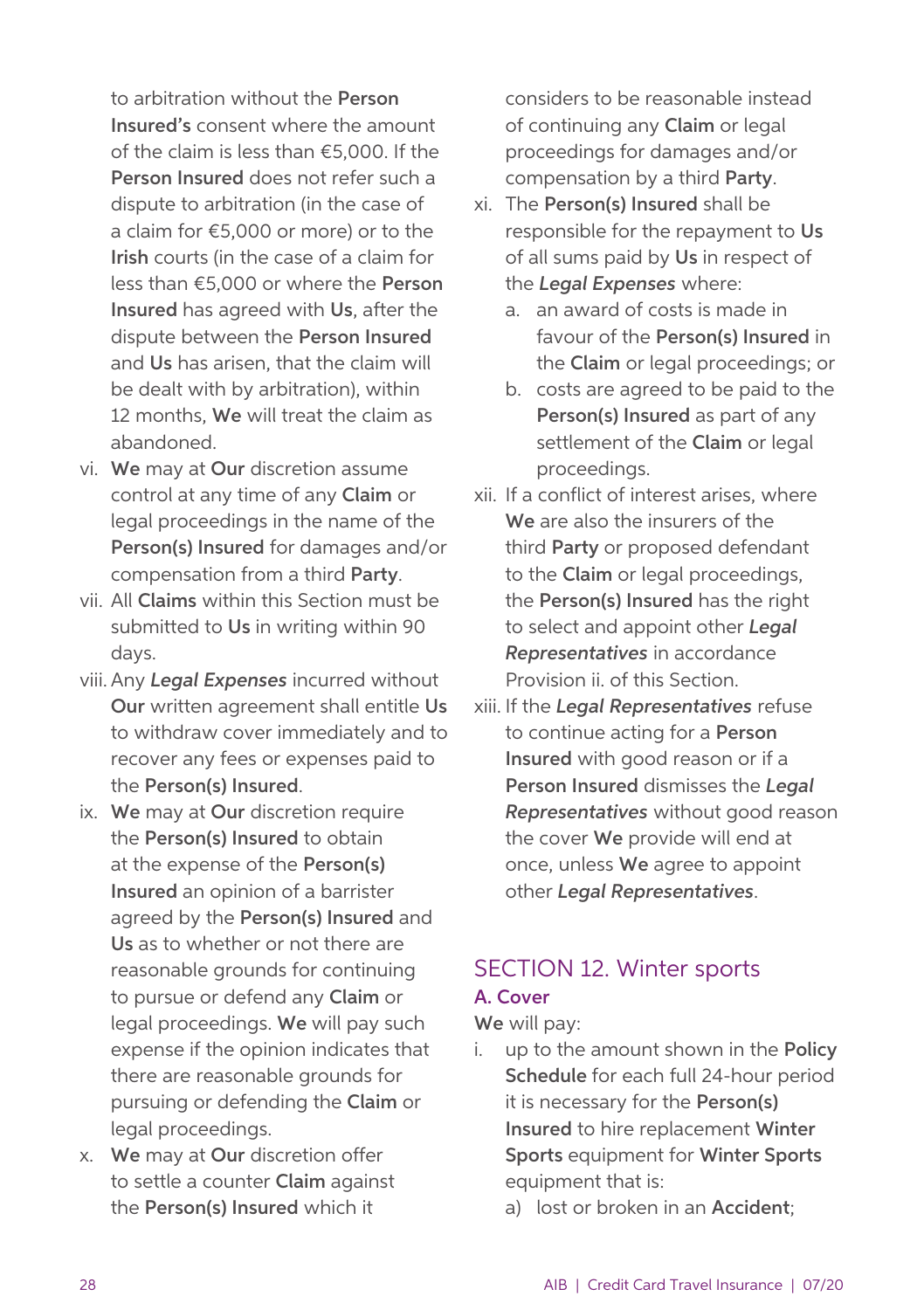- b) lost or misplaced by an airline or other Carrier on the outward journey from Ireland and delayed for at least 12 hours after the arrival of the Person(s) Insured at his or her destination.
- ii. up to the amount shown in the Policy Schedule for each full week, or a proportionate amount for shorter or longer periods, to cover the value of an unused ski pass belonging to the Person(s) Insured, and hire or tuition fees which the Person(s) Insured cannot recover following:
	- a) an Accident or illness;
	- b) loss or theft of his or her ski pass.
- iii. the amount shown in the Policy Schedule for each full 24-hour period the Person(s) Insured is unable to ski because there is a lack of snow in the pre-booked resort and no alternative skiing available.
- iv. up to the amount shown in the Policy Schedule for additional and necessary travel and accommodation costs if the Person(s) Insured outward or return journey is delayed by an avalanche for more than 12 hours from the scheduled departure time on his or her travel ticket.

#### B. Exclusions

#### (General Exclusions apply as well)

We will not pay:

- i. for delay, detention, seizure or confiscation by customs or other officials.
- ii. more than the maximum amount shown in the Policy Schedule for Ski Hire.
- iii. unless a loss or theft is reported to the Police (and the hotel management if the loss or theft occurs in a hotel)

within 24 hours of discovery and We are provided with a copy of their original written Police report and report to the hotel management as applicable.

- iv. more than the maximum amount shown in the Policy Schedule for unused Ski Pass.
- v. more than the maximum amount shown in the Policy Schedule for Lack of Snow.
- vi. if a Claim is paid under Part III Section 1 Cancellation, curtailment or rearrangement or Section 2 Travel Delay
- vii. if a Claim is Due To participation in competitive Winter Sports including, but not limited to: ski or ski bob racing, mono skiing, ski jumping, ski boarding, ice hockey, or the use of bobsleighs or skeletons.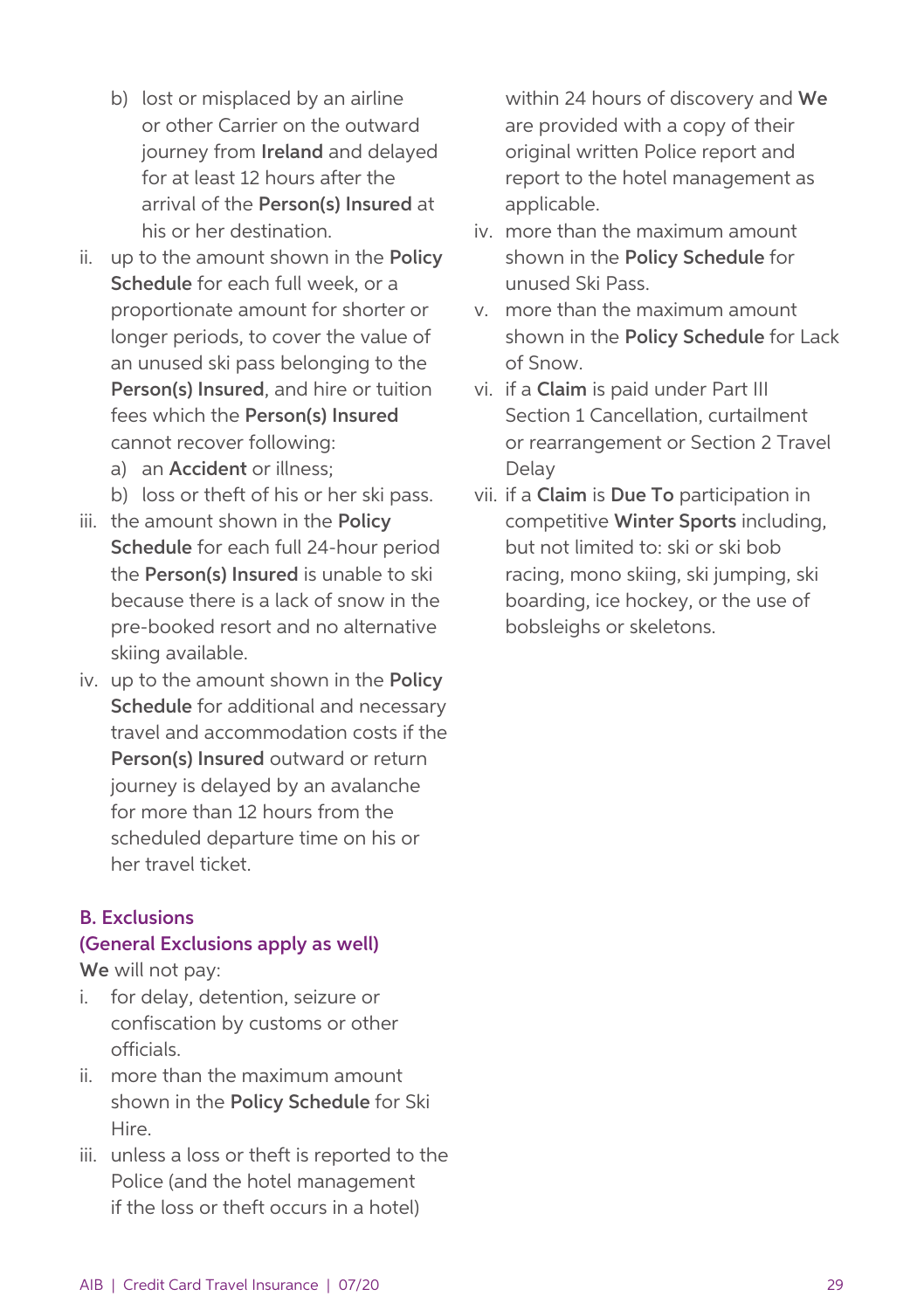# PART IV General information

# 4.1 General exclusions (exclusions that apply to the whole policy)

We will not be liable to make any payment under this policy where any event that would otherwise be insured is Due To:

#### A. Coronavirus Disease (COVID-19)

Claims of any kind directly or indirectly arising from, relating to or in any way connected with the Coronavirus Disease 19 (COVID-19) (or any mutation or variation thereof) and / or its outbreak. This exclusion applies to all sections of cover except for Section 5 – Medical Expenses and Repatriation provided You are not travelling in, to or through any area to which the Department of Foreign Affairs has allocated a security status of 'Avoid non-essential travel' or 'Do not travel'. To the extent that any term or condition in the Policy may be inconsistent with this exclusion, this exclusion shall prevail.

#### B. Air travel & Air sports

- i. participation in aerial sports or pursuits including but not limited to: ballooning, bungee-jumping,gliding, hang-gliding, microlighting, parachuting, paragliding or parascending;
- ii. air travel, unless the Person(s) Insured is travelling as a Farepaying passenger in a fixed wing aircraft which is provided by a licensed airline or air charter company.

#### C. Currency Loss

currency exchange.

#### D. Hazardous activities

participation in or training for: mountaineering requiring the use of ropes or guides; potholing; any association, club or school organised sporting Trip; travelling on a motorcycle/ trike over 125cc: competitive Winter Sports including, but not limited to: ski or ski bob racing, mono skiing, ski jumping, ski boarding, ice hockey, or the use of bobsleighs or skeletons; racing of any kind (except for racing on foot); scuba diving to depths in excess of 30 metres, and speed or endurance tests.

#### E. Illegal acts

any illegal act of the Person(s) Insured. F. Military Service

military service, air force or naval service or operations (other than reserve or voluntary training)

#### G. Misuse of alcohol/drugs

- i. the Person Insured drinking too much alcohol, alcohol abuse or alcohol dependency. We do not expect the Person Insured to avoid alcohol on a Trip, but We will not cover any claims arising because the Person Insured has drank so much alcohol that their judgement is seriously affected and the Person Insured needs to make a claim as a result (for example any medical report or evidence showing excessive alcohol consumption which in the opinion of a Qualified Medical Practitioner has caused or contributed to the bodily injury)
- ii. drugs injected and or ingested by the Person(s) Insured except for drugs which are properly prescribed:
- iii. the Person(s) Insured driving a vehicle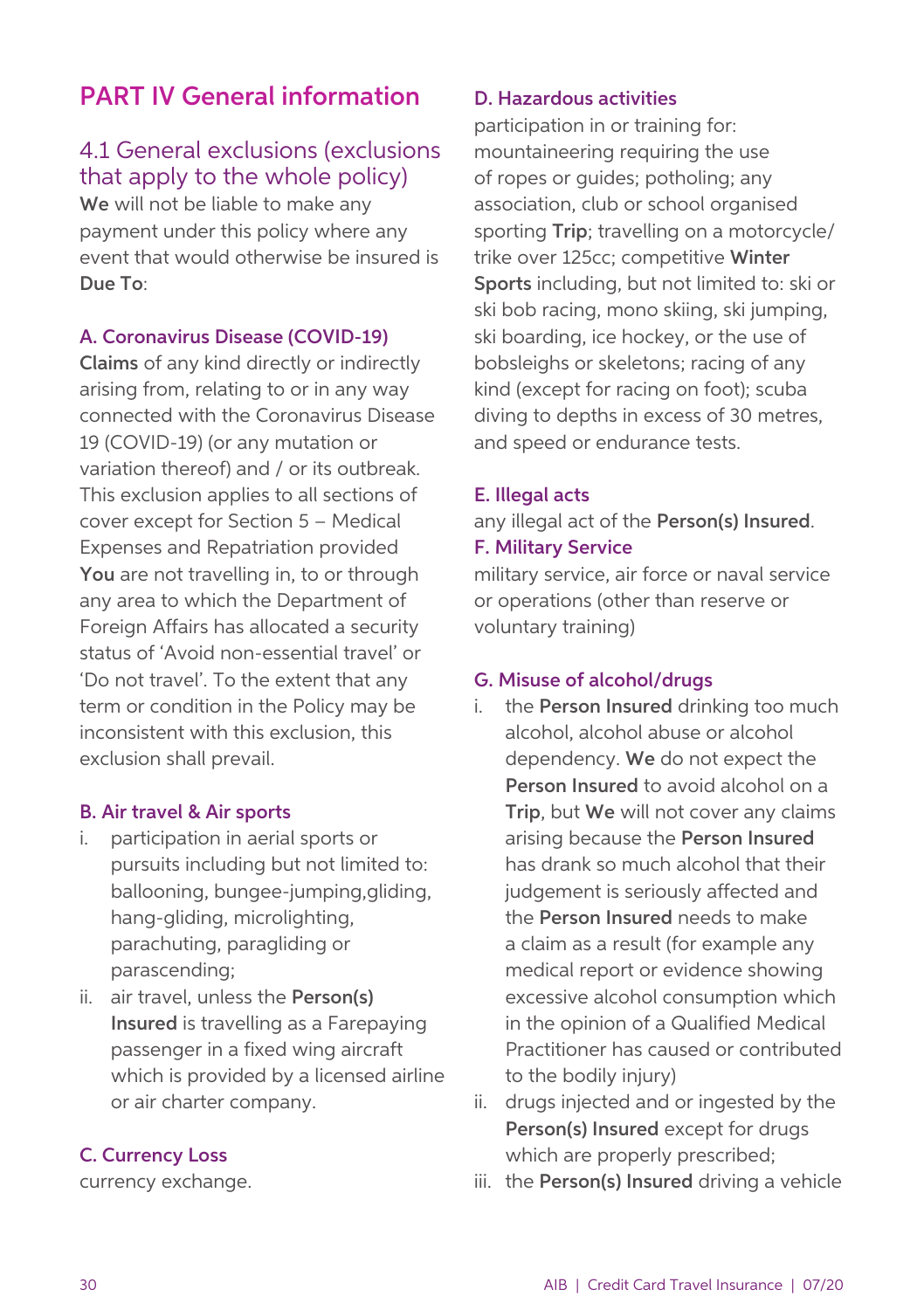of any kind whilst the alcohol level or any other substance in his or her blood or urine exceeds the legal limit of the country where he or she is driving.

#### H. Psychological conditions

post traumatic stress disorder or a related syndrome or any psychological or psychiatric condition diagnosed before a Trip begins.

#### I. Public Authority regulations

regulations or order made by any Public Authority or Government.

#### J. Radiation

- i. ionising radiation or contamination by radioactivity from any nuclear fuel or from any nuclear waste resulting from the combustion of nuclear fuel;
- ii. the radioactive, toxic, explosive or other hazardous properties of any explosive nuclear assembly or nuclear component of such assembly.

#### K. Sanction Country

This Policy does not cover, and the Company will not in any event be liable to pay any claims arising directly or indirectly from, caused by, a consequence of, arising in connection with or contributed to by any of the following:

• Any loss or expenses with respect to Cuba or a specially designated person, entity, group or company on the Specially Designated List or which if reimbursed or paid by the Company would result in the Company being in breach of trade or economic sanctions or other such similar laws or regulations.

#### L. Sonic waves

pressure waves from aircraft and other airborne devices travelling at sonic or supersonic speeds.

#### M. Specified diseases

- i. infection with Human Immune Deficiency Virus (HIV) or other forms of the virus, Acquired Immune Deficiency Syndrome (AIDS) and AIDS-Related Complex (ARC);
- ii. sexually transmitted disease.

#### N. Suicide/selfinjury

- i. suicide, attempted suicide or deliberate self-inflicted injury by the Person(s) Insured regardless of the state of their mental health; or
- ii. needless self-exposure to danger except in an attempt to save human life.
- iii. duelling or fighting.

#### O. War

War or any act of War whether War is declared or not.

#### P. Trips not Covered

As described under "Trips not Covered" on page 08 of this policy

# 4.2 General conditions (conditions that apply to the whole policy)

We will not be liable to make any payment under this policy where any event that would otherwise be insured is Due To:

#### A. Contract

This policy, the Policy Schedule and any information provided in Your application will be read together as one contract.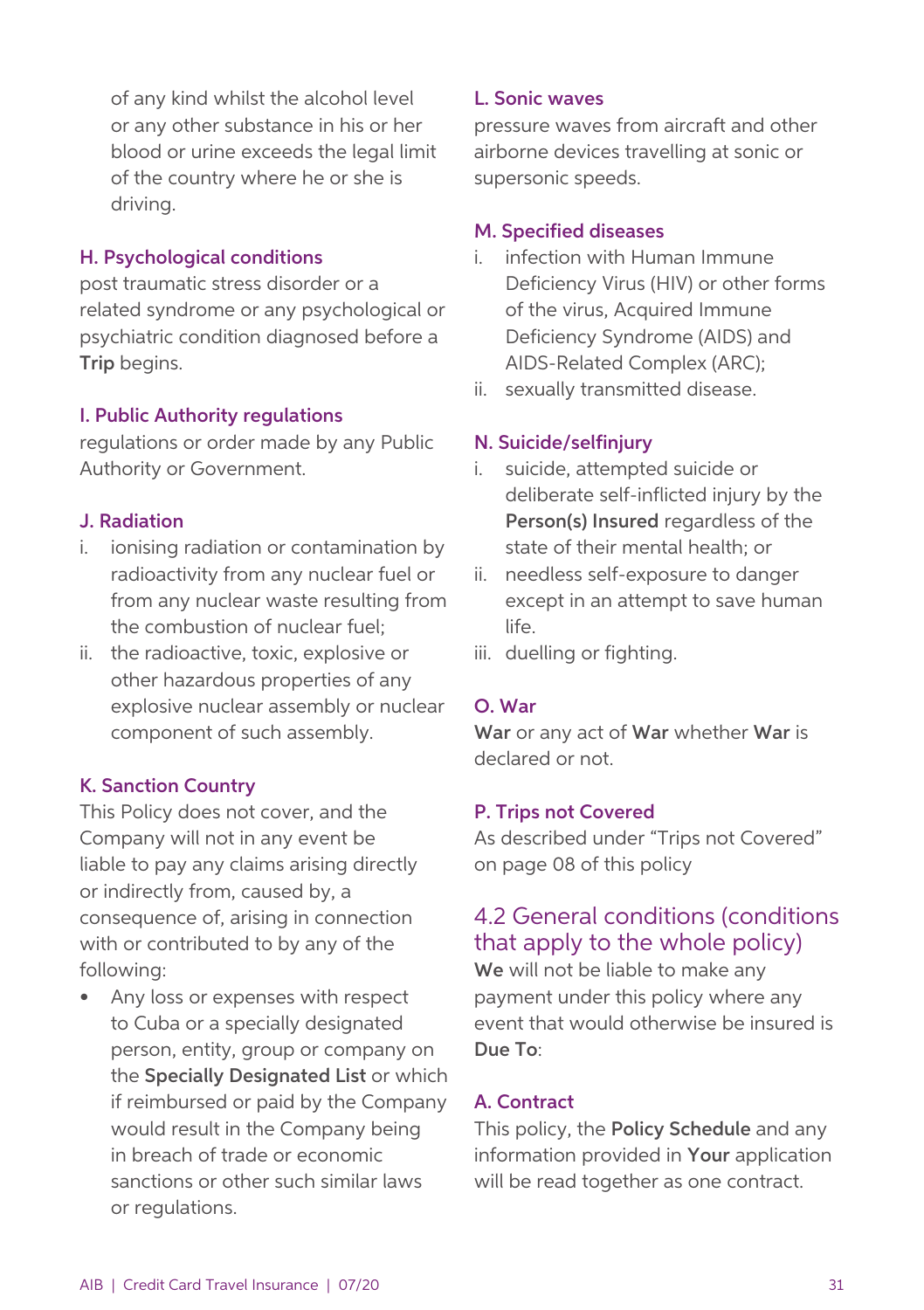#### B. Legal Interpretation and Language

Current legislation allows the parties to this contract to choose which law is used to interpret this policy. You and Us agree that: i. this policy will be governed by and interpreted in accordance with the Law of Ireland and only the Courts of Ireland will have jurisdiction in any dispute; and ii. communication of and in connection with this policy will be in the English language.

#### C. Observing Policy Terms & Conditions

We will not be liable to make any payment under this policy if the Person(s) Insured or his or her personal representative(s) do not observe and fulfil its terms and conditions.

#### D. Your duty to avoid or minimise a Claim

You and each Person Insured if more than one must take ordinary and reasonable care to safeguard against any loss, damage, Accident, injury or illness as though he or she were not insured. You and each Person Insured must as soon as possible place himself/herself under the care of a Doctor following injury or illness. If We believe You or any Person Insured have not taken reasonable care of property, the Claim may not be paid. The items insured under this policy must be maintained in good condition and kept in good repair.

#### E. Interest

No sum payable by Us under this policy shall carry interest unless payment has been unreasonably delayed by Us following receipt of all the required certificates, information and evidence necessary to support the Claim. Where interest becomes payable by Us it will be calculated only from the date of final receipt of such certificates, information

or evidence.

#### F. Other taxes or costs

We are required to notify You that other taxes or costs may exist which are not imposed by Us.

#### G. Stamp Duty

The appropriate Stamp Duty has been or will be paid to the Revenue Commissioners in accordance with the provisions of Section 125 of the Stamp Duties Consolidation Act 1999 or any future law, enactment or regulation.

#### H. Moneys payable in Ireland

All moneys which become due and payable by Us under this policy shall being accordance with Section 93 of the Insurance Act 1936, payable and paid in Ireland.

#### I. Changes by Us

We reserve the right to make changes or add to these policy terms and to change the premiums applicable:

- i. for legal, regulatory or taxation reasons; and/or
- ii. to reflect new industry guidance and codes of practice; and/or
- iii. to reflect legitimate costs increases or reduction associated with providing this policy.

If We want to cancel or change your policy, We will notify you one month in advance.

# 4.3 Claims provisions A. The Person(s) Insured must:

i. Notify Sedgwick Travel advise Sedgwick Travel Claims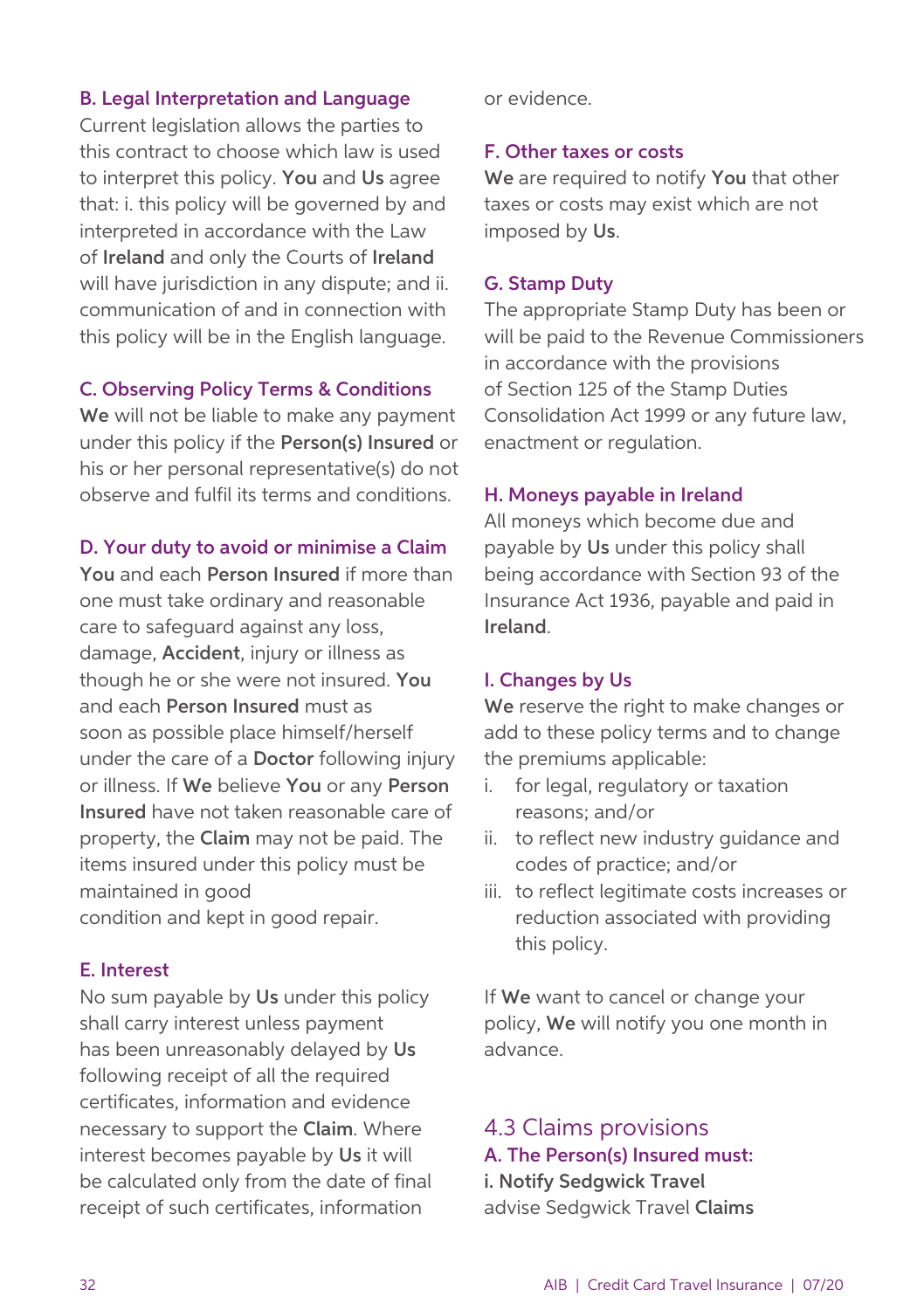immediately or send a fully completed Claim form to Sedgwick Travel Claims as soon as possible and within 30 days of becoming aware of anything likely to result in a Claim. A personal representative can do this if the Person(s) Insured cannot.

#### ii. Supply details & documents

supply at his or her own expense any information, evidence and receipts We require including medical certificates signed by a Doctor, police reports and other reports.

#### iii. Protect property

take all reasonable steps to protect any item or property from further loss or damage and to recover any lost or stolen article.

#### iv. Send Us summons, writs etc

send Us any original writ, summons, legal process or other correspondence received in connection with a Claim immediately it is received and without answering it.

#### B. The Person(s) Insured must not do the following without Our written agreement:

#### i. Admit liability

admit liability, or offer or promise to make any payment.

#### ii. Dispose of items

sell or otherwise dispose of any item or property in respect of which a Claim is being made, or abandon any item or property to Us.

## C. Each Person Insured must recognise Our right to:

#### i. Pay, repair or replace

meaning to choose either to pay the amount of a Claim (less any Excess and up to any policy limit) or to either repair, replace or reinstate any item or property that is damaged, lost or stolen.

#### ii. Inspect & dispose of items

inspect and take possession of any item or property for which a Claim is being made and handle any salvage in a reasonable manner.

#### iii. Handle a Claim in Your name

take over and deal with the defence or settlement of any Claim in the name of the Person(s) Insured and to keep any amount recovered.

iv. Pay in euro settle all Claims in euro.

#### v. Be reimbursed promptly

be reimbursed within 30 days for any costs or expenses that are not insured under this policy, which We pay to the Person(s) Insured, or on his or her behalf.

#### vi. Receive medical certificates

be supplied at his or her expense with appropriate original medical certifi cates before paying a Claim under Part II Sections 1, 3, 4 or 5.

# vii. Carry out medical examinations

request and carry out a medical examination and insist on a postmortem examination, if the law allows Us to ask for one, at Our expense.

# D. We will not be liable to pay a Claim and may cancel the Policy immediately in either of the following circumstances: i. Dishonesty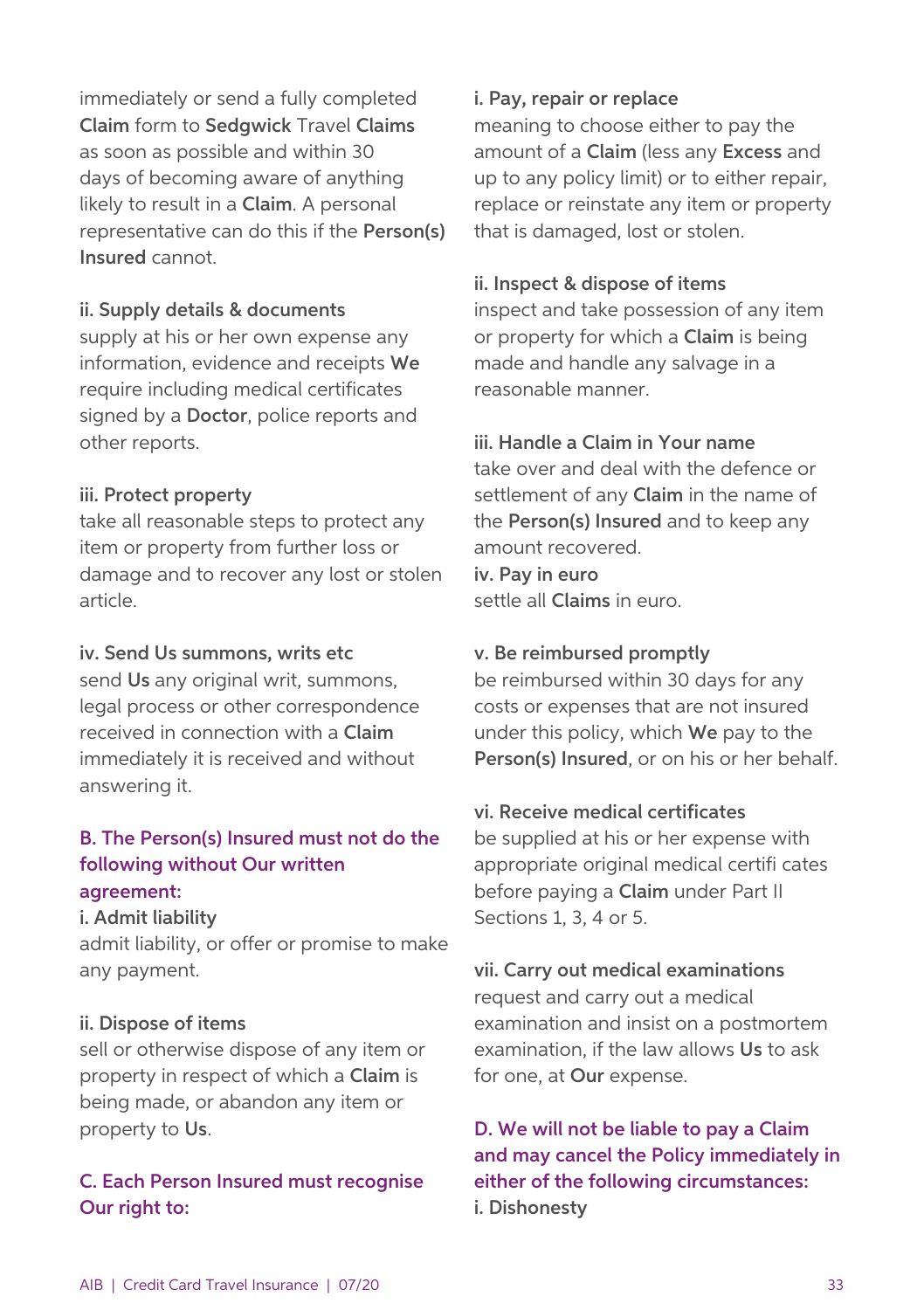a Claim is in any way dishonest; or ii. Fraud

if the Person(s) Insured or anyone acting on his or her behalf, uses fraudulent means to benefit under this policy.

# E. Paying Claims

#### Death

- i. If the Person(s) Insured is aged 18 years or over, We will pay the Claim to the estate of the deceased Person(s) Insured and the receipt given to Us by the personal representatives shall be a full discharge of all liability by Us in respect of the Claim.
- ii. If the Person(s) Insured is a minor, We will pay the Claim to You if they are a Partner. If the minor is not a Partner. We shall make the payment to their parent or legal guardian. The Partner, parent or legal guardian's receipt shall be a full discharge of all liability by Us in respect of the Claim.

# All other Claims

- i. If the Person(s) Insured is aged 18 years or over, We will pay the Claim to the Person(s) Insured and their receipt shall be a full discharge of all liability by Us in respect of the Claim.
- ii. If the Person(s) Insured is a minor We will pay the Claim to that minor if they are a Partner. If the minor is not a Partner We shall make the payment to their parent or legal guardian for the benefit of that minor. The Partner, parent or legal guardian's receipt shall be a full discharge of all liability by Us in respect of the Claim.

# 4.4 Ending or changing Your cover

# A. 14 day Cancellation option

If You are not satisfied with this policy and have not taken or booked a Trip protected by the cover provided, You may return it to AIB within 14 days and AIB will cancel it. If this happens, the policy will have provided no cover and AIB will refund any premiums You have paid.

## B. Cancellation after 14 days

If You write and tell AIB to cancel this policy, AIB will cancel it from the date Your letter is received or any later date You stipulate. AIB will not provide any refund of premium for policies cancelled after the 14 day Cancellation option.

# 4.5 Automatic ending of cover

- i. Your cover will end
	- on the Anniversary Date if cover under the AIB Worldwide Travel Insurance is optional and You do not pay the new annual premium; or
	- on the Anniversary Date following Your 75th birthday; or
	- on the date You cancel Your Card account; or
	- on Cancellation or termination of the Marketing Agreement; or
	- if You are on a Trip when the Marketing Agreement is cancelled or terminated, immediately on Your return home to Ireland, or 45 days after Cancellation or termination of the Marketing Agreement, whichever is earlier: or,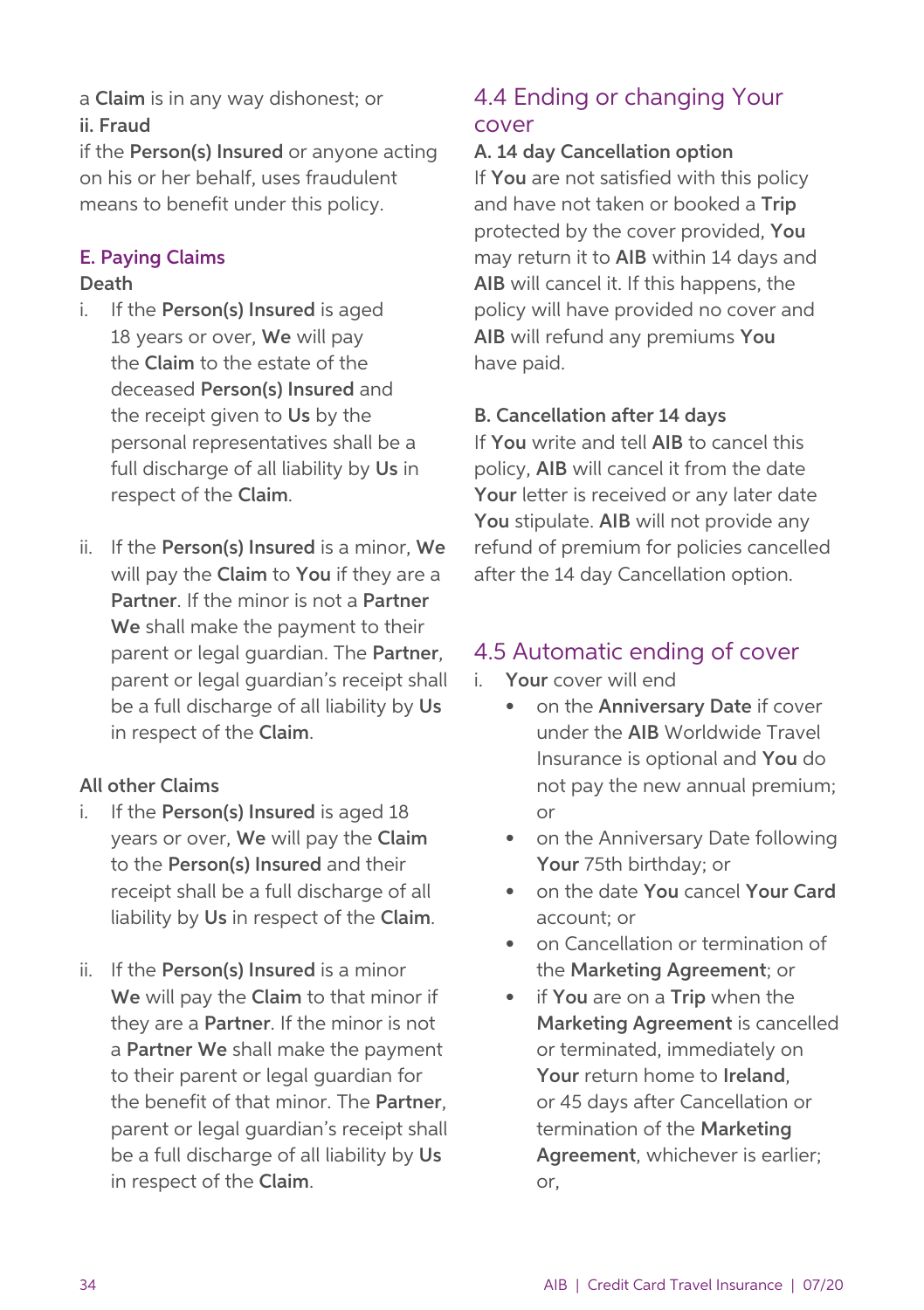- when You die, whichever is earlier.
- ii. Your Partner's cover will end:
	- on the Anniversary Date following Your 75th birthday; or
	- when Your cover ends; or
	- when he or she dies, whichever is earlier.
- iii. Cover for Children will end:
	- on the Anniversary Date following their 18th birthday (or 23rd birthday if still in Full Time Education); or
	- when **Your** cover ends: or
	- they get married; or
	- they stop being dependent, whichever is earlier.

# 4.6 Renewal of optional cover

If a Trip spans the Anniversary Date of this policy or a Trip has been booked which begins after the Anniversary Date of this policy the new annual premium must be paid if cover is to continue. If the new annual premium is not paid, the remaining period of the Trip or any future Trip which has been booked will not be covered after the Anniversary Date of this policy.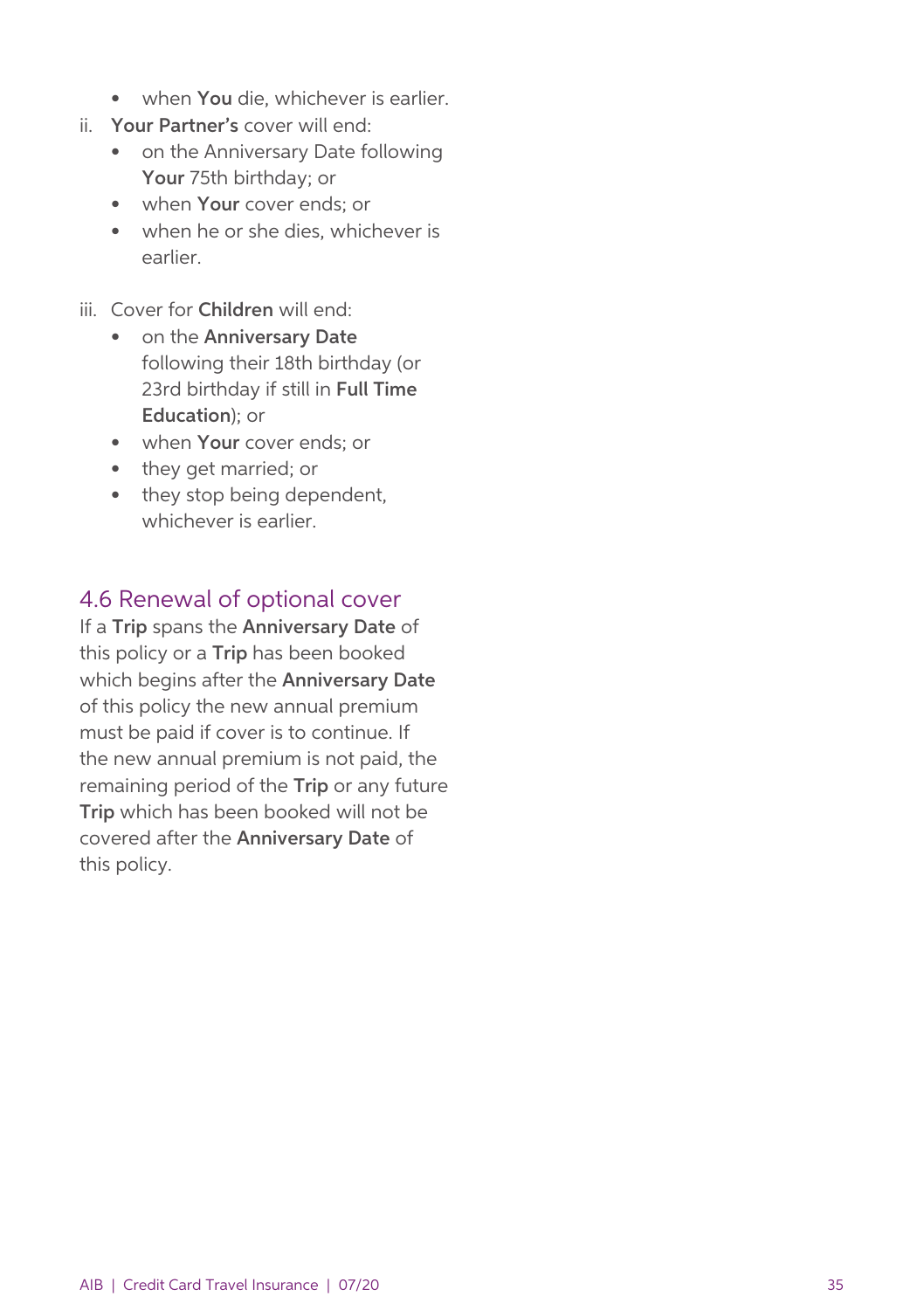# PART V Complaints procedures

We are dedicated to providing a high quality service and wants to maintain this at all times. If You are not satisfied with this service, please contact Us immediately, quoting Your Policy details, so that Your complaint can be dealt with as soon as possible.

The Customer Service Manager Chubb 5 George's Dock International Financial Services Centre Dublin 1 T 1800 24 24 67

- 
- F 01 440 1701
- E aib.travelinsurance@chubb.com

Alternatively You can contact:

The Manager AIB Insurance Services Limited 10 Molesworth St Dublin 2

We do not recommend You send financial or personal sensitive details via email as it may not be secure whilst in the public domain.

We are a member of the Financial Services and Pensions Ombudsman, which may be approached for assistance in limited circumstances if there is still dissatisfaction with Our response.

Their contact details are given below. A leaflet explaining the procedure is available on request.

Financial Services and Pensions Ombudsman 3rd Floor Lincoln House Lincoln Place Dublin 2 D02 VH29 T (01) 567 7000 E info@fspo.ie W www.fspo.ie

The existence of these complaint procedures does not reduce an Insured Person's Statutory Rights relating to this Policy. For further information about Statutory Rights, an Insured Person should contact the Competition and Consumer Protection Commission.

## European Online Dispute Resolution Platform

If You arranged Your Policy with Us online or through other electronic means, and have been unable to contact Us either directly or through the Financial Services and Pensions Ombudsman, You may wish to register Your complaint through the European Online Dispute Resolution platform: http://ec.europa.eu/consumers/odr/. Your complaint will then be re-directed to the Financial Services and Pensions Ombudsman and to Us to resolve. There may be a short delay before We receive

it.